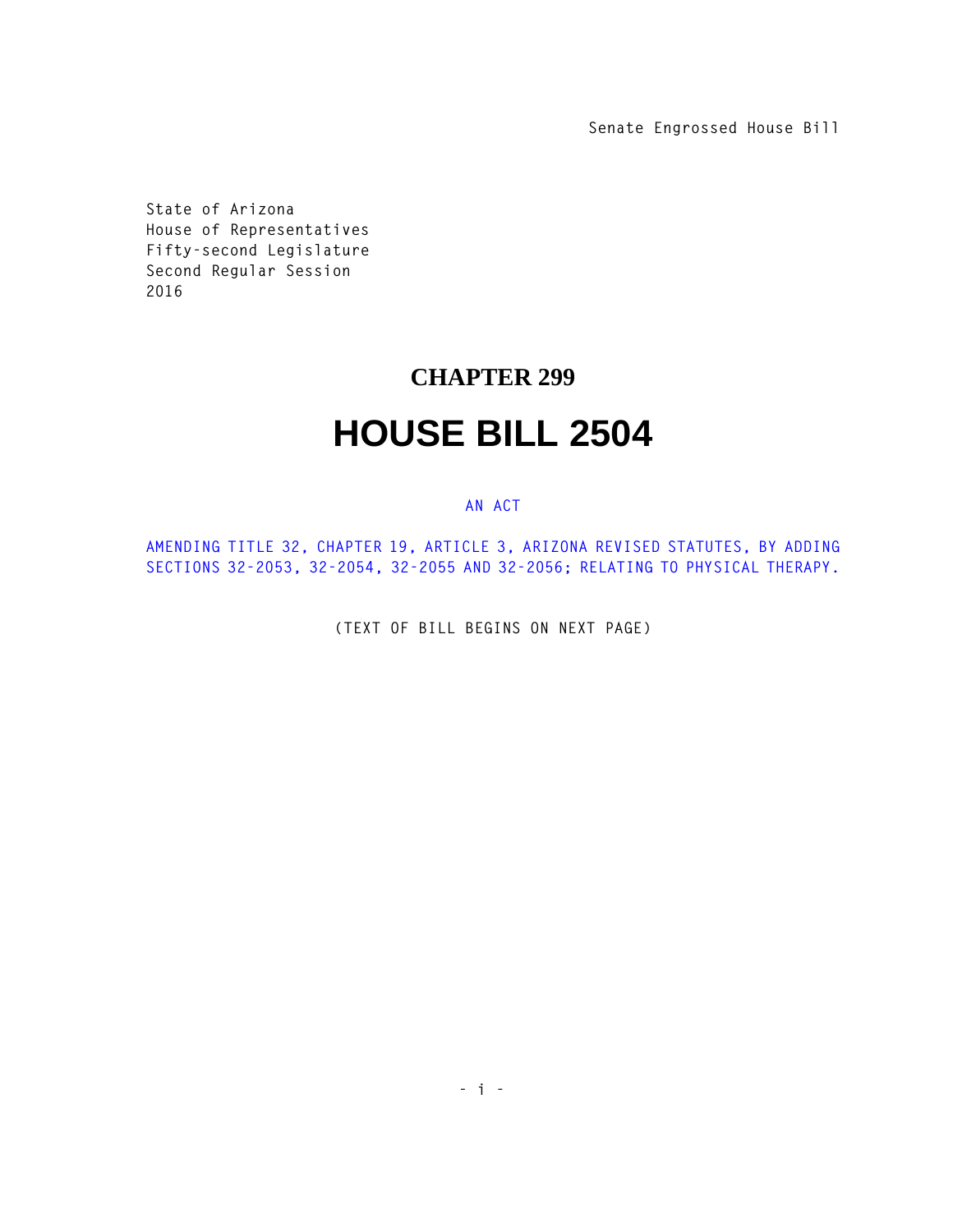**1 Be it enacted by the Legislature of the State of Arizona: 2 Section 1. Title 32, chapter 19, article 3, Arizona Revised Statutes, 3 is amended by adding sections 32-2053, 32-2054, 32-2055 and 32-2056, to read: 4 32-2053. Physical therapy licensure compact 5 THE PHYSICAL THERAPY LICENSURE COMPACT IS ADOPTED AND ENACTED INTO LAW 6 AS FOLLOWS: 7 SECTION 1 8 PURPOSE 9 THE PURPOSE OF THIS COMPACT IS TO FACILITATE THE INTERSTATE PRACTICE OF 10 PHYSICAL THERAPY WITH THE GOAL OF IMPROVING PUBLIC ACCESS TO PHYSICAL THERAPY 11 SERVICES. THE PRACTICE OF PHYSICAL THERAPY OCCURS IN THE STATE WHERE THE 12 PATIENT/CLIENT IS LOCATED AT THE TIME OF THE PATIENT/CLIENT ENCOUNTER. THIS 13 COMPACT PRESERVES THE REGULATORY AUTHORITY OF STATES TO PROTECT THE PUBLIC 14 HEALTH AND SAFETY THROUGH THE CURRENT SYSTEM OF STATE LICENSURE. THIS 15 COMPACT IS DESIGNED TO ACHIEVE THE FOLLOWING OBJECTIVES: 16 1. INCREASE PUBLIC ACCESS TO PHYSICAL THERAPY SERVICES BY PROVIDING 17 FOR THE MUTUAL RECOGNITION OF OTHER MEMBER STATE LICENSES. 18 2. ENHANCE THE STATES' ABILITY TO PROTECT THE PUBLIC HEALTH AND 19 SAFETY. 20 3. ENCOURAGE THE COOPERATION OF MEMBER STATES IN REGULATING MULTISTATE 21 PHYSICAL THERAPY PRACTICE. 22 4. SUPPORT SPOUSES OF RELOCATING MILITARY MEMBERS. 23 5. ENHANCE THE EXCHANGE OF LICENSURE, INVESTIGATIVE AND DISCIPLINARY 24 INFORMATION BETWEEN MEMBER STATES. 25 6. ALLOW A REMOTE STATE TO HOLD A PROVIDER OF SERVICES WITH A COMPACT 26 PRIVILEGE IN THAT STATE ACCOUNTABLE TO THAT STATE'S PRACTICE STANDARDS. 27 SECTION 2 28 DEFINITIONS 29 AS USED IN THIS COMPACT, AND EXCEPT AS OTHERWISE PROVIDED, THE 30 FOLLOWING DEFINITIONS SHALL APPLY: 31 1. "ACTIVE DUTY MILITARY" MEANS FULL-TIME DUTY STATUS IN THE ACTIVE 32 UNIFORMED SERVICE OF THE UNITED STATES, INCLUDING MEMBERS OF THE NATIONAL 33 GUARD AND RESERVE ON ACTIVE DUTY ORDERS PURSUANT TO 10 UNITED STATES CODE 34 SECTION 1211. 35 2. "ADVERSE ACTION" MEANS DISCIPLINARY ACTION TAKEN BY A PHYSICAL 36 THERAPY LICENSING BOARD BASED ON MISCONDUCT OR UNACCEPTABLE PERFORMANCE, OR 37 BOTH. 38 3. "ALTERNATIVE PROGRAM" MEANS A NONDISCIPLINARY MONITORING OR 39 PRACTICE REMEDIATION PROCESS APPROVED BY A PHYSICAL THERAPY LICENSING BOARD, 40 INCLUDING A PROGRAM RELATING TO SUBSTANCE ABUSE ISSUES. 41 4. "COMPACT PRIVILEGE" MEANS THE AUTHORIZATION GRANTED BY A REMOTE 42 STATE TO ALLOW A LICENSEE FROM ANOTHER MEMBER STATE TO PRACTICE AS A PHYSICAL 43 THERAPIST OR WORK AS A PHYSICAL THERAPIST ASSISTANT IN THE REMOTE STATE UNDER 44 ITS LAWS AND RULES. THE PRACTICE OF PHYSICAL THERAPY OCCURS IN THE MEMBER 45 STATE WHERE THE PATIENT/CLIENT IS LOCATED AT THE TIME OF THE PATIENT/CLIENT 46 ENCOUNTER.**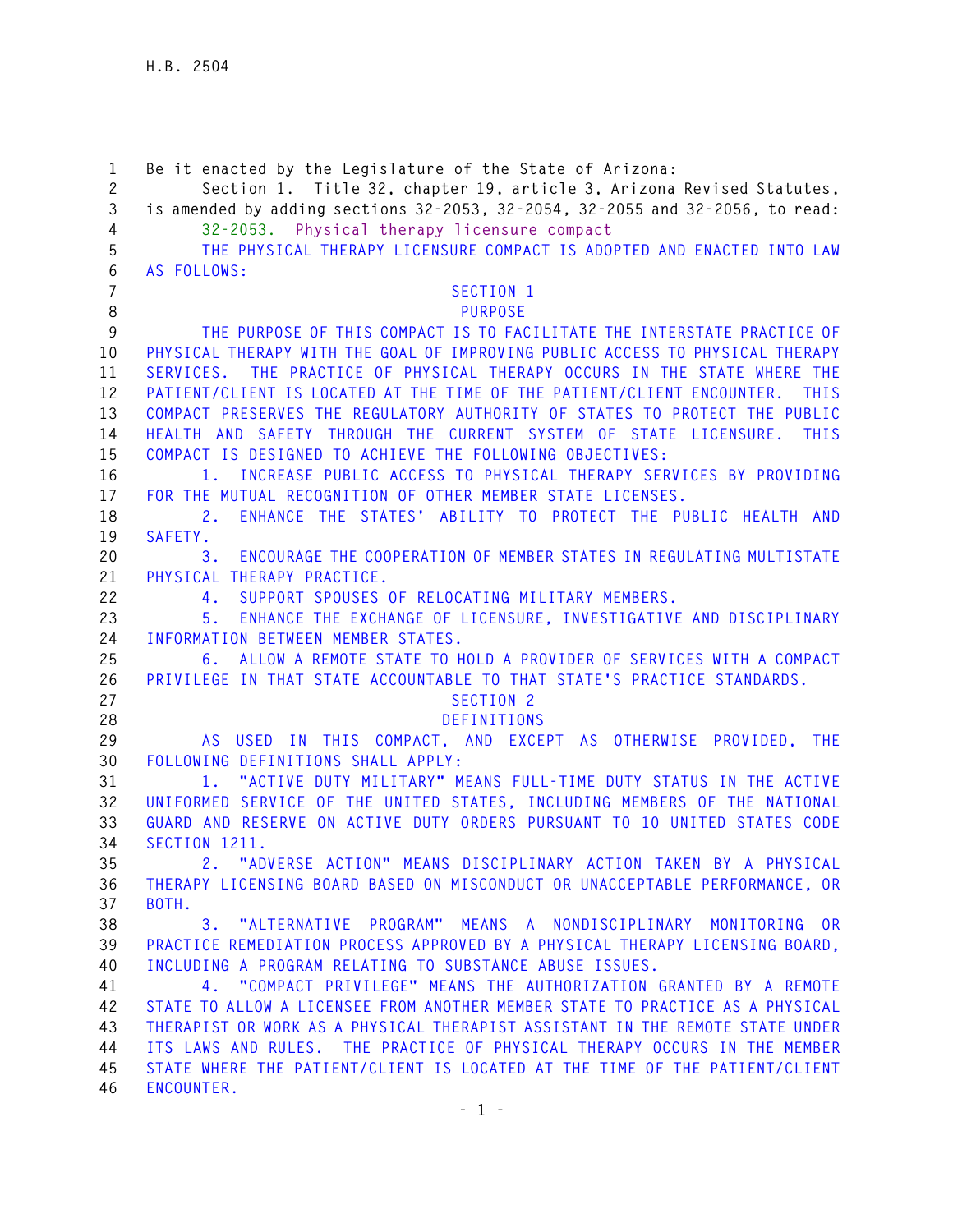**1 5. "CONTINUING COMPETENCE" MEANS A REQUIREMENT, AS A CONDITION OF 2 LICENSE RENEWAL, TO PROVIDE EVIDENCE OF PARTICIPATION IN OR COMPLETION OF 3 EDUCATIONAL AND PROFESSIONAL ACTIVITIES RELEVANT TO THE PRACTICE OR AREA OF 4 WORK. 5 6. "DATA SYSTEM" MEANS A REPOSITORY OF INFORMATION ABOUT LICENSEES, 6 INCLUDING EXAMINATION, LICENSURE, INVESTIGATIVE INFORMATION, COMPACT 7 PRIVILEGE AND ADVERSE ACTION. 8 7. "ENCUMBERED LICENSE" MEANS A LICENSE THAT A PHYSICAL THERAPY 9 LICENSING BOARD HAS LIMITED IN ANY WAY. 10 8. "EXECUTIVE BOARD" MEANS A GROUP OF DIRECTORS ELECTED OR APPOINTED 11 TO ACT ON BEHALF OF, AND WITHIN THE POWERS GRANTED BY, THE COMMISSION. 12 9. "HOME STATE" MEANS THE MEMBER STATE THAT IS THE LICENSEE'S PRIMARY 13 STATE OF RESIDENCE. 14 10. "INVESTIGATIVE INFORMATION" MEANS INFORMATION, RECORDS AND 15 DOCUMENTS RECEIVED OR GENERATED BY A PHYSICAL THERAPY LICENSING BOARD 16 PURSUANT TO AN INVESTIGATION. 17 11. "JURISPRUDENCE REQUIREMENT" MEANS THE ASSESSMENT OF AN 18 INDIVIDUAL'S KNOWLEDGE OF THE LAWS AND RULES GOVERNING THE PRACTICE OF 19 PHYSICAL THERAPY IN A STATE. 20 12. "LICENSEE" MEANS AN INDIVIDUAL WHO CURRENTLY HOLDS AN 21 AUTHORIZATION FROM THE STATE TO PRACTICE AS A PHYSICAL THERAPIST OR TO WORK 22 AS A PHYSICAL THERAPIST ASSISTANT. 23 13. "MEMBER STATE" MEANS A STATE THAT HAS ENACTED THE COMPACT. 24 14. "PARTY STATE" MEANS ANY MEMBER STATE IN WHICH A LICENSEE HOLDS A 25 CURRENT LICENSE OR COMPACT PRIVILEGE OR IS APPLYING FOR A LICENSE OR COMPACT 26 PRIVILEGE. 27 15. "PHYSICAL THERAPIST" MEANS AN INDIVIDUAL WHO IS LICENSED BY A 28 STATE TO PRACTICE PHYSICAL THERAPY. 29 16. "PHYSICAL THERAPIST ASSISTANT" MEANS AN INDIVIDUAL WHO IS LICENSED 30 OR CERTIFIED BY A STATE AND WHO ASSISTS THE PHYSICAL THERAPIST IN SELECTED 31 COMPONENTS OF PHYSICAL THERAPY. 32 17. "PHYSICAL THERAPY", "PHYSICAL THERAPY PRACTICE" OR "PRACTICE OF 33 PHYSICAL THERAPY" MEANS THE CARE AND SERVICES PROVIDED BY OR UNDER THE 34 DIRECTION AND SUPERVISION OF A LICENSED PHYSICAL THERAPIST. 35 18. "PHYSICAL THERAPY COMPACT COMMISSION" OR "COMMISSION" MEANS THE 36 NATIONAL ADMINISTRATIVE BODY WHOSE MEMBERSHIP CONSISTS OF ALL STATES THAT 37 HAVE ENACTED THIS COMPACT. 38 19. "PHYSICAL THERAPY LICENSING BOARD" OR "LICENSING BOARD" MEANS THE 39 AGENCY OF A STATE THAT IS RESPONSIBLE FOR THE LICENSING AND REGULATION OF 40 PHYSICAL THERAPISTS AND PHYSICAL THERAPIST ASSISTANTS. 41 20. "REMOTE STATE" MEANS A MEMBER STATE, OTHER THAN THE HOME STATE, 42 WHERE A LICENSEE IS EXERCISING OR SEEKING TO EXERCISE THE COMPACT PRIVILEGE. 43 21. "RULE" MEANS A REGULATION, PRINCIPLE OR DIRECTIVE ADOPTED BY THE 44 COMMISSION THAT HAS THE FORCE OF LAW. 45 22. "STATE" MEANS ANY STATE, COMMONWEALTH, DISTRICT OR TERRITORY OF 46 THE UNITED STATES THAT REGULATES THE PRACTICE OF PHYSICAL THERAPY.**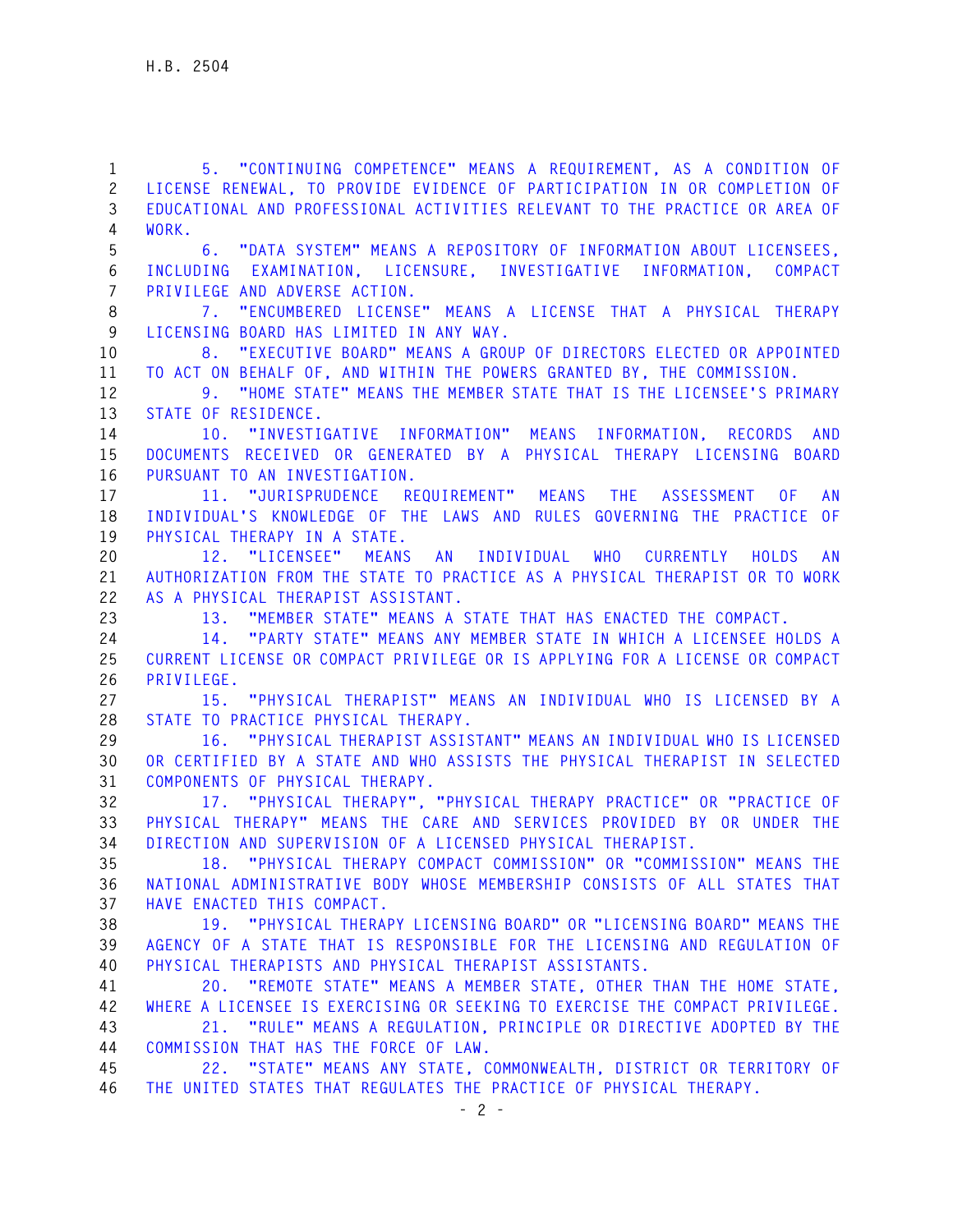| $\mathbf{1}$   | SECTION 3                                                                                                                  |
|----------------|----------------------------------------------------------------------------------------------------------------------------|
| $\mathbf{2}$   | STATE PARTICIPATION IN THE COMPACT                                                                                         |
| 3              | A. TO PARTICIPATE IN THE COMPACT, A STATE MUST DO ALL OF THE                                                               |
| 4              | FOLLOWING:                                                                                                                 |
| 5              | 1. PARTICIPATE FULLY IN THE COMMISSION'S DATA SYSTEM, INCLUDING USING                                                      |
| 6              | THE COMMISSION'S UNIQUE IDENTIFIER AS DEFINED IN RULES.                                                                    |
| $\overline{7}$ | 2. HAVE A MECHANISM IN PLACE FOR RECEIVING AND INVESTIGATING                                                               |
| 8              | COMPLAINTS ABOUT LICENSEES.                                                                                                |
| 9              | 3. NOTIFY THE COMMISSION, IN COMPLIANCE WITH THE TERMS OF THE COMPACT                                                      |
| 10             | AND RULES, OF ANY ADVERSE ACTION OR THE AVAILABILITY OF INVESTIGATIVE                                                      |
| 11             | INFORMATION REGARDING A LICENSEE.                                                                                          |
| 12             | 4. FULLY IMPLEMENT A CRIMINAL BACKGROUND CHECK REQUIREMENT, WITHIN A                                                       |
| 13             | TIME FRAME ESTABLISHED BY RULE, BY RECEIVING THE RESULTS OF THE FEDERAL                                                    |
| 14             | BUREAU OF INVESTIGATION RECORD SEARCH ON CRIMINAL BACKGROUND CHECKS AND USE                                                |
| 15             | THE RESULTS IN MAKING LICENSURE DECISIONS.                                                                                 |
| 16             | 5. COMPLY WITH THE RULES OF THE COMMISSION.                                                                                |
| 17<br>18       | UTILIZE A RECOGNIZED NATIONAL EXAMINATION AS A REQUIREMENT FOR<br>6.<br>LICENSURE PURSUANT TO THE RULES OF THE COMMISSION. |
| 19             | HAVE CONTINUING COMPETENCE REQUIREMENTS AS A CONDITION FOR LICENSE<br>7.                                                   |
| 20             | RENEWAL.                                                                                                                   |
| 21             | ON ADOPTION OF THIS COMPACT, THE MEMBER STATE SHALL HAVE THE<br><b>B</b> .                                                 |
| 22             | AUTHORITY TO OBTAIN BIOMETRIC-BASED INFORMATION FROM EACH PHYSICAL THERAPY                                                 |
| 23             | LICENSURE APPLICANT AND SUBMIT THIS INFORMATION TO THE FEDERAL BUREAU OF                                                   |
| 24             | INVESTIGATION FOR A CRIMINAL BACKGROUND CHECK IN ACCORDANCE WITH 28 UNITED                                                 |
| 25             | STATES CODE SECTION 534 AND 42 UNITED STATES CODE SECTION 14616.                                                           |
| 26             | C. A MEMBER STATE SHALL GRANT THE COMPACT PRIVILEGE TO A LICENSEE                                                          |
| 27             | HOLDING A VALID UNENCUMBERED LICENSE IN ANOTHER MEMBER STATE IN ACCORDANCE                                                 |
| 28             | WITH THE TERMS OF THE COMPACT AND RULES.                                                                                   |
| 29             | MEMBER STATES MAY CHARGE A FEE FOR GRANTING A COMPACT PRIVILEGE.<br>D.                                                     |
| 30             | SECTION 4                                                                                                                  |
| 31             | COMPACT PRIVILEGE                                                                                                          |
| 32             | A. TO EXERCISE THE COMPACT PRIVILEGE UNDER THE TERMS AND PROVISIONS OF                                                     |
| 33             | THE COMPACT, THE LICENSEE SHALL MEET ALL OF THE FOLLOWING REQUIREMENTS:                                                    |
| 34             | HOLD A LICENSE IN THE HOME STATE.<br>1.                                                                                    |
| 35             | 2. HAVE NO ENCUMBRANCE ON ANY STATE LICENSE.                                                                               |
| 36             | BE ELIGIBLE FOR A COMPACT PRIVILEGE IN ANY MEMBER STATE IN<br>3.                                                           |
| 37             | ACCORDANCE WITH SUBSECTIONS D, G AND H OF THIS SECTION.                                                                    |
| 38             | 4. NOT HAVE HAD ANY ADVERSE ACTION TAKEN AGAINST ANY LICENSE OR                                                            |
| 39             | COMPACT PRIVILEGE WITHIN THE PREVIOUS TWO YEARS.                                                                           |
| 40             | NOTIFY THE COMMISSION THAT THE LICENSEE IS SEEKING THE COMPACT<br>5.                                                       |
| 41             | PRIVILEGE WITHIN A REMOTE STATE OR STATES.                                                                                 |
| 42             | 6. PAY ANY APPLICABLE FEES, INCLUDING ANY STATE FEE, FOR THE COMPACT                                                       |
| 43             | PRIVILEGE.                                                                                                                 |
| 44             | 7. MEET ANY JURISPRUDENCE REQUIREMENT ESTABLISHED BY THE REMOTE STATE                                                      |
| 45             | OR STATES IN WHICH THE LICENSEE IS SEEKING A COMPACT PRIVILEGE.                                                            |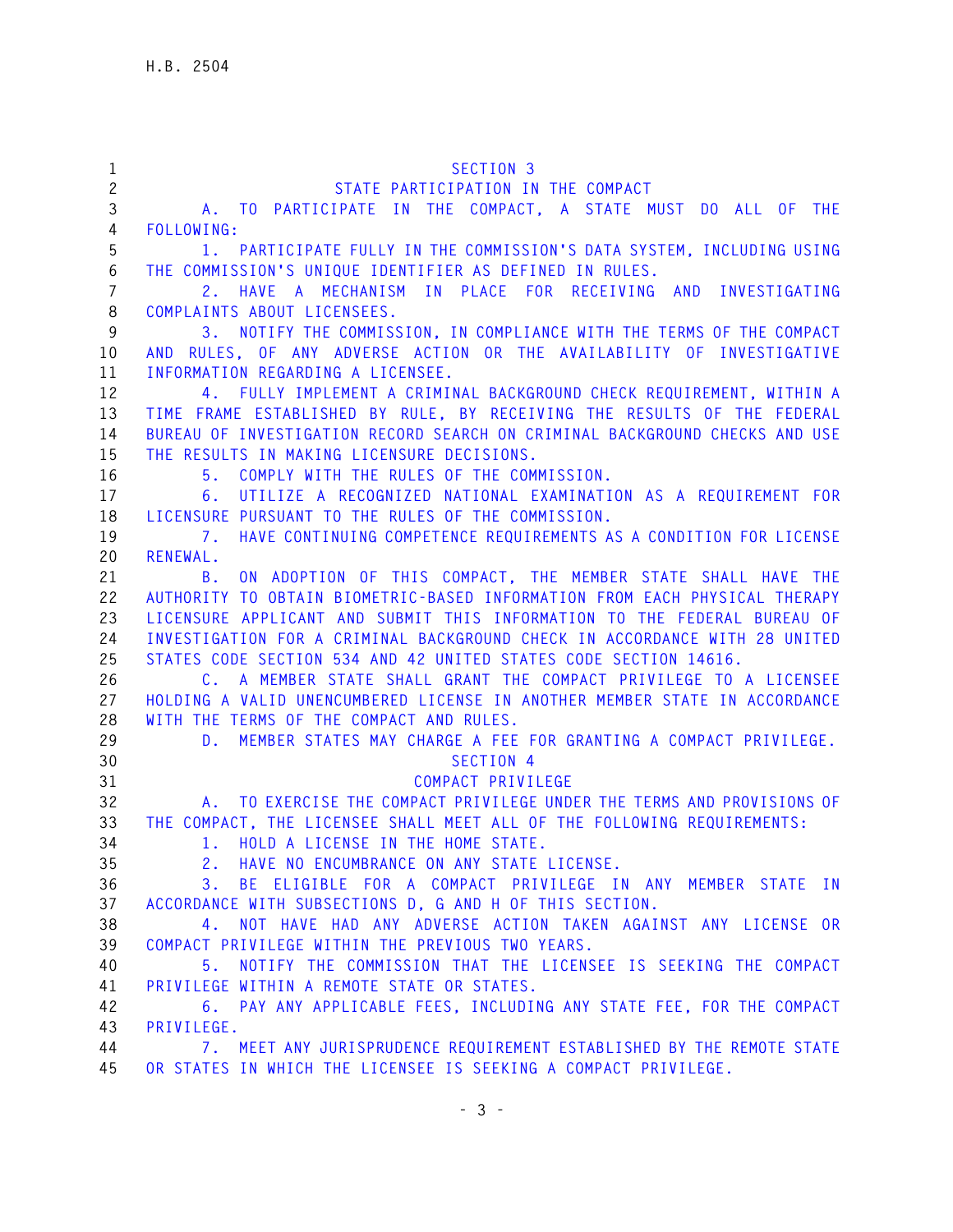| $\mathbf{1}$<br>$\mathbf{2}$ | REPORT TO THE COMMISSION ANY ADVERSE ACTION TAKEN BY ANY NONMEMBER<br>8.<br>STATE WITHIN THIRTY DAYS AFTER THE DATE THE ADVERSE ACTION IS TAKEN. |
|------------------------------|--------------------------------------------------------------------------------------------------------------------------------------------------|
| 3                            | THE COMPACT PRIVILEGE IS VALID UNTIL THE EXPIRATION DATE OF THE<br>В.                                                                            |
| 4                            | HOME LICENSE. THE LICENSEE MUST COMPLY WITH THE REQUIREMENTS OF SUBSECTION A                                                                     |
| 5                            | OF THIS SECTION TO MAINTAIN THE COMPACT PRIVILEGE IN THE REMOTE STATE.                                                                           |
|                              |                                                                                                                                                  |
| 6                            | C. A LICENSEE PROVIDING PHYSICAL THERAPY IN A REMOTE STATE UNDER THE                                                                             |
| $\overline{7}$               | COMPACT PRIVILEGE SHALL FUNCTION WITHIN THE LAWS AND REGULATIONS OF THE                                                                          |
| 8                            | REMOTE STATE.                                                                                                                                    |
| 9                            | D. A LICENSEE PROVIDING PHYSICAL THERAPY IN A REMOTE STATE IS SUBJECT                                                                            |
| 10                           | TO THAT STATE'S REGULATORY AUTHORITY. A REMOTE STATE, IN ACCORDANCE WITH DUE                                                                     |
| 11                           | PROCESS AND THAT STATE'S LAWS, MAY REMOVE A LICENSEE'S COMPACT PRIVILEGE IN                                                                      |
| 12                           | THE REMOTE STATE FOR A SPECIFIC PERIOD OF TIME, IMPOSE FINES OR TAKE ANY                                                                         |
| 13                           | OTHER NECESSARY ACTIONS TO PROTECT THE HEALTH AND<br>SAFETY<br>0F<br><b>ITS</b>                                                                  |
| 14                           | THE LICENSEE IS NOT ELIGIBLE FOR A COMPACT PRIVILEGE IN ANY STATE<br>CITIZENS.                                                                   |
| 15                           | UNTIL THE SPECIFIC TIME FOR REMOVAL HAS PASSED AND ALL FINES ARE PAID.                                                                           |
| 16                           | E. IF A HOME STATE LICENSE IS ENCUMBERED, THE LICENSEE SHALL LOSE THE                                                                            |
| 17                           | COMPACT PRIVILEGE IN ANY REMOTE STATE UNTIL BOTH OF THE FOLLOWING OCCUR:                                                                         |
| 18                           | THE HOME STATE LICENSE IS NO LONGER ENCUMBERED.<br>1.                                                                                            |
| 19                           | TWO YEARS HAVE ELAPSED FROM THE DATE OF THE ADVERSE ACTION.<br>2.                                                                                |
| 20                           | ONCE AN ENCUMBERED LICENSE IN THE HOME STATE IS RESTORED TO GOOD<br>F.                                                                           |
| 21                           | STANDING, THE LICENSEE MUST MEET THE REQUIREMENTS OF SUBSECTION A OF THIS                                                                        |
| 22                           | SECTION TO OBTAIN A COMPACT PRIVILEGE IN ANY REMOTE STATE.                                                                                       |
| 23                           | G. IF A LICENSEE'S COMPACT PRIVILEGE IN ANY REMOTE STATE IS REMOVED,                                                                             |
| 24                           | THE INDIVIDUAL SHALL LOSE THE COMPACT PRIVILEGE IN ANY REMOTE STATE UNTIL ALL                                                                    |
| 25                           | OF THE FOLLOWING OCCUR:                                                                                                                          |
| 26                           | 1. THE SPECIFIC PERIOD OF TIME FOR WHICH THE COMPACT PRIVILEGE WAS                                                                               |
| 27                           | REMOVED HAS ENDED.                                                                                                                               |
| 28                           | 2. ALL FINES HAVE BEEN PAID.                                                                                                                     |
| 29                           | TWO YEARS HAVE ELAPSED FROM THE DATE OF THE ADVERSE ACTION.<br>3.                                                                                |
| 30                           | ONCE THE REQUIREMENTS OF SUBSECTION G OF THIS SECTION HAVE BEEN<br>Η.                                                                            |
| 31                           | MET, THE LICENSEE MUST MEET THE REQUIREMENTS IN SUBSECTION A OF THIS SECTION                                                                     |
| 32                           | TO OBTAIN A COMPACT PRIVILEGE IN A REMOTE STATE.                                                                                                 |
| 33                           | <b>SECTION 5</b>                                                                                                                                 |
| 34                           | ACTIVE DUTY MILITARY PERSONNEL OR THEIR SPOUSES                                                                                                  |
| 35                           | LICENSEE WHO IS ACTIVE DUTY MILITARY OR IS THE SPOUSE OF AN                                                                                      |
| 36                           | INDIVIDUAL WHO IS ACTIVE DUTY MILITARY MAY DESIGNATE ONE OF THE FOLLOWING AS                                                                     |
| 37                           | THE HOME STATE:                                                                                                                                  |
| 38                           | THE HOME OF RECORD.<br>1.                                                                                                                        |
| 39                           | THE PERMANENT CHANGE OF STATION.<br>2.                                                                                                           |
| 40                           | THE STATE OF CURRENT RESIDENCE IF IT IS DIFFERENT THAN<br>3.<br>THE                                                                              |
| 41                           | PERMANENT CHANGE OF STATION STATE OR HOME OF RECORD.                                                                                             |
| 42                           | SECTION 6                                                                                                                                        |
| 43                           | ADVERSE ACTIONS                                                                                                                                  |
| 44                           | A. A HOME STATE SHALL HAVE EXCLUSIVE POWER TO IMPOSE AN ADVERSE ACTION                                                                           |
| 45                           | AGAINST A LICENSE ISSUED BY THE HOME STATE.                                                                                                      |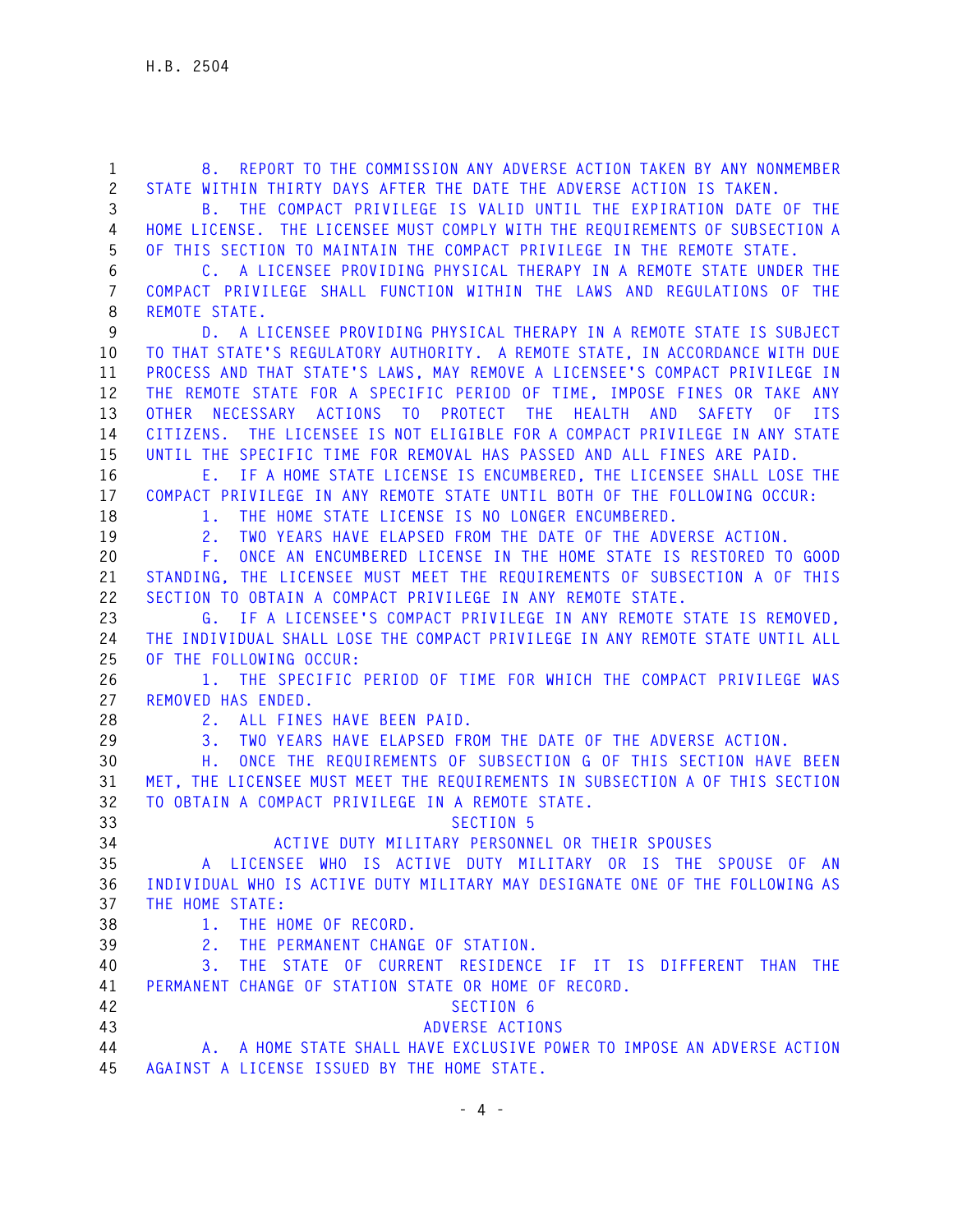**1 B. A HOME STATE MAY TAKE AN ADVERSE ACTION BASED ON THE INVESTIGATIVE 2 INFORMATION OF A REMOTE STATE, SO LONG AS THE HOME STATE FOLLOWS ITS OWN 3 PROCEDURES FOR IMPOSING AN ADVERSE ACTION.** 

**4 C. NOTHING IN THIS COMPACT SHALL OVERRIDE A MEMBER STATE'S DECISION 5 THAT PARTICIPATION IN AN ALTERNATIVE PROGRAM MAY BE USED IN LIEU OF ADVERSE 6 ACTION AND THAT SUCH PARTICIPATION SHALL REMAIN NONPUBLIC IF REQUIRED BY THE 7 MEMBER STATE'S LAWS. MEMBER STATES MUST REQUIRE LICENSEES WHO ENTER ANY 8 ALTERNATIVE PROGRAMS IN LIEU OF DISCIPLINE TO AGREE NOT TO PRACTICE IN ANY 9 OTHER MEMBER STATE DURING THE TERM OF THE ALTERNATIVE PROGRAM WITHOUT PRIOR 10 AUTHORIZATION FROM SUCH OTHER MEMBER STATE.** 

**11 D. ANY MEMBER STATE MAY INVESTIGATE ACTUAL OR ALLEGED VIOLATIONS OF 12 THE STATUTES AND RULES AUTHORIZING THE PRACTICE OF PHYSICAL THERAPY IN ANY 13 OTHER MEMBER STATE IN WHICH A PHYSICAL THERAPIST OR PHYSICAL THERAPIST 14 ASSISTANT HOLDS A LICENSE OR COMPACT PRIVILEGE.** 

**15 E. A REMOTE STATE SHALL HAVE THE AUTHORITY TO DO ALL OF THE FOLLOWING: 16 1. TAKE ADVERSE ACTIONS AS SET FORTH IN SECTION 4, SUBSECTION D OF 17 THIS COMPACT AGAINST A LICENSEE'S COMPACT PRIVILEGE IN THE STATE.** 

**18 2. ISSUE SUBPOENAS FOR BOTH HEARINGS AND INVESTIGATIONS THAT REQUIRE 19 THE ATTENDANCE AND TESTIMONY OF WITNESSES AND THE PRODUCTION OF EVIDENCE. 20 SUBPOENAS ISSUED BY A PHYSICAL THERAPY LICENSING BOARD IN A PARTY STATE FOR 21 THE ATTENDANCE AND TESTIMONY OF WITNESSES OR THE PRODUCTION OF EVIDENCE FROM 22 ANOTHER PARTY STATE SHALL BE ENFORCED IN THE LATTER STATE BY ANY COURT OF 23 COMPETENT JURISDICTION, ACCORDING TO THE PRACTICE AND PROCEDURE OF THAT COURT 24 APPLICABLE TO SUBPOENAS ISSUED IN PROCEEDINGS PENDING BEFORE IT. THE ISSUING 25 AUTHORITY SHALL PAY ANY WITNESS FEES, TRAVEL EXPENSES, MILEAGE AND OTHER FEES 26 REQUIRED BY THE SERVICE STATUTES OF THE STATE WHERE THE WITNESSES OR EVIDENCE 27 ARE LOCATED.** 

**28 3. IF OTHERWISE PERMITTED BY STATE LAW, RECOVER FROM THE LICENSEE THE 29 COSTS OF INVESTIGATIONS AND DISPOSITION OF CASES RESULTING FROM ANY ADVERSE 30 ACTION TAKEN AGAINST THAT LICENSEE.** 

**31 F. JOINT INVESTIGATIONS ARE AS FOLLOWS:** 

**32 1. IN ADDITION TO THE AUTHORITY GRANTED TO A MEMBER STATE BY ITS 33 RESPECTIVE PHYSICAL THERAPY PRACTICE ACT OR OTHER APPLICABLE STATE LAW, A 34 MEMBER STATE MAY PARTICIPATE WITH OTHER MEMBER STATES IN JOINT INVESTIGATIONS 35 OF LICENSEES.** 

**36 2. MEMBER STATES SHALL SHARE ANY INVESTIGATIVE, LITIGATION OR 37 COMPLIANCE MATERIALS IN FURTHERANCE OF ANY JOINT OR INDIVIDUAL INVESTIGATION 38 INITIATED UNDER THE COMPACT.** 

- **39 SECTION 7**
- 

**40 ESTABLISHMENT OF THE PHYSICAL THERAPY COMPACT COMMISSION** 

**41 A. THE COMPACT MEMBER STATES HEREBY CREATE AND ESTABLISH A JOINT 42 PUBLIC AGENCY KNOWN AS THE PHYSICAL THERAPY COMPACT COMMISSION TO WHICH THE 43 FOLLOWING APPLY:** 

**44 1. THE COMMISSION IS AN INSTRUMENTALITY OF THE COMPACT STATES.** 

**45 2. VENUE IS PROPER AND JUDICIAL PROCEEDINGS BY OR AGAINST THE 46 COMMISSION SHALL BE BROUGHT SOLELY AND EXCLUSIVELY IN A COURT OF COMPETENT**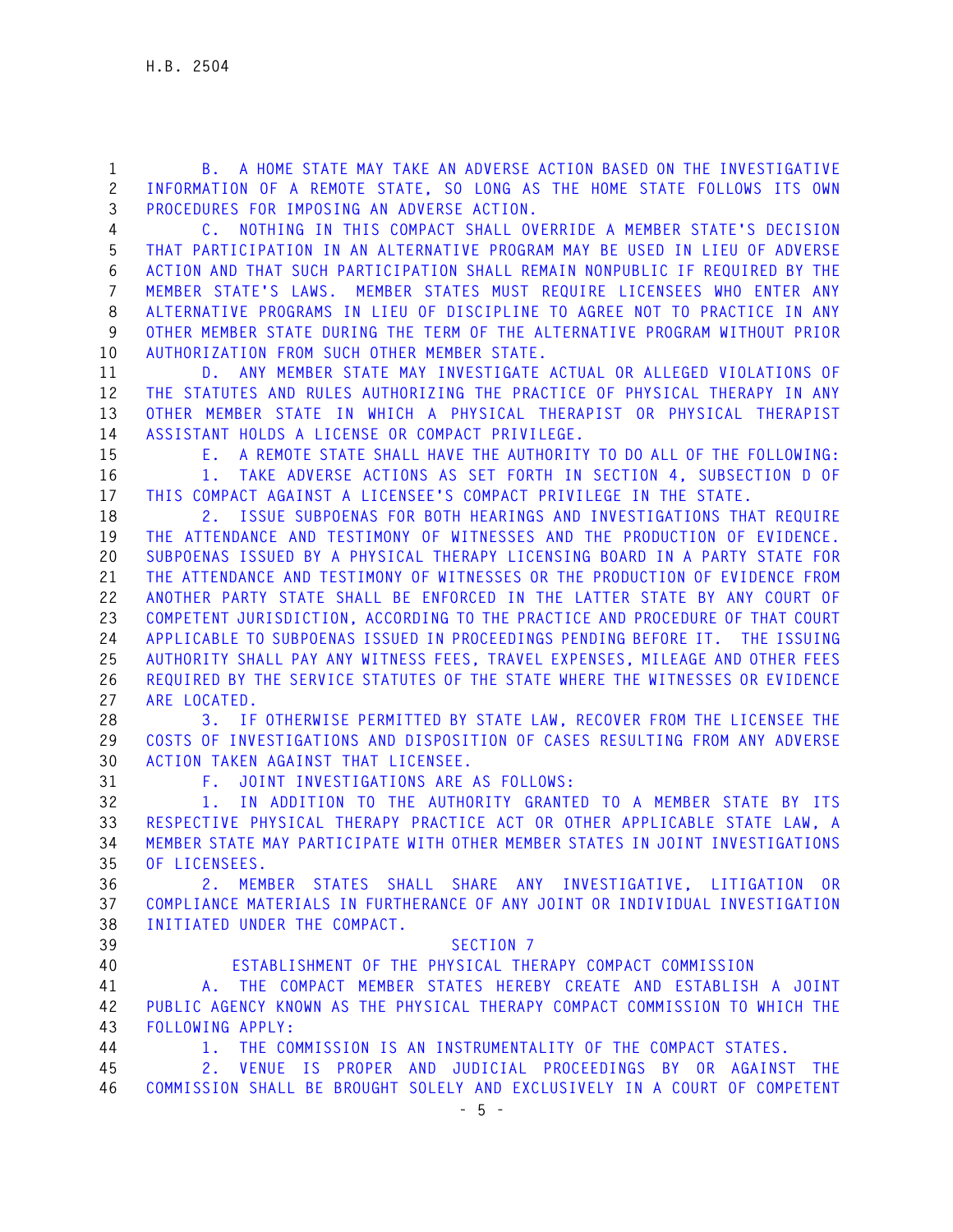**1 JURISDICTION WHERE THE PRINCIPAL OFFICE OF THE COMMISSION IS LOCATED. THE 2 COMMISSION MAY WAIVE VENUE AND JURISDICTIONAL DEFENSES TO THE EXTENT IT 3 ADOPTS OR CONSENTS TO PARTICIPATE IN ALTERNATIVE DISPUTE RESOLUTION 4 PROCEEDINGS. 5 3. NOTHING IN THIS COMPACT SHALL BE CONSTRUED TO BE A WAIVER OF 6 SOVEREIGN IMMUNITY. 7 B. MEMBERSHIP, VOTING AND MEETINGS ARE AS FOLLOWS: 8 1. EACH MEMBER STATE SHALL HAVE AND BE LIMITED TO ONE DELEGATE 9 SELECTED BY THAT MEMBER STATE'S LICENSING BOARD. 10 2. THE DELEGATE SHALL BE A CURRENT MEMBER OF THE LICENSING BOARD, WHO 11 IS A PHYSICAL THERAPIST, PHYSICAL THERAPIST ASSISTANT OR PUBLIC MEMBER OR THE 12 BOARD ADMINISTRATOR. 13 3. ANY DELEGATE MAY BE REMOVED OR SUSPENDED FROM OFFICE AS PROVIDED BY 14 THE LAW OF THE STATE FROM WHICH THE DELEGATE IS APPOINTED. 15 4. THE MEMBER STATE BOARD SHALL FILL ANY VACANCY OCCURRING IN THE 16 COMMISSION. 17 5. EACH DELEGATE SHALL BE ENTITLED TO ONE VOTE WITH REGARD TO THE 18 ADOPTION OF RULES AND CREATION OF BYLAWS AND SHALL OTHERWISE HAVE AN 19 OPPORTUNITY TO PARTICIPATE IN THE BUSINESS AND AFFAIRS OF THE COMMISSION. 20 6. A DELEGATE SHALL VOTE IN PERSON OR BY SUCH OTHER MEANS AS PROVIDED 21 IN THE BYLAWS. THE BYLAWS MAY PROVIDE FOR THE DELEGATE'S PARTICIPATION IN 22 MEETINGS BY TELEPHONE OR OTHER MEANS OF COMMUNICATION. 23 7. THE COMMISSION SHALL MEET AT LEAST ONCE DURING EACH CALENDAR YEAR. 24 ADDITIONAL MEETINGS SHALL BE HELD AS SET FORTH IN THE BYLAWS. 25 C. THE COMMISSION SHALL HAVE THE FOLLOWING POWERS AND DUTIES: 26 1. ESTABLISH THE FISCAL YEAR OF THE COMMISSION. 27 2. ESTABLISH BYLAWS. 28 3. MAINTAIN ITS FINANCIAL RECORDS IN ACCORDANCE WITH THE BYLAWS. 29 4. MEET AND TAKE SUCH ACTIONS AS ARE CONSISTENT WITH THE PROVISIONS OF 30 THIS COMPACT AND THE BYLAWS. 31 5. ADOPT UNIFORM RULES TO FACILITATE AND COORDINATE IMPLEMENTATION AND 32 ADMINISTRATION OF THIS COMPACT. THE RULES SHALL HAVE THE FORCE AND EFFECT OF 33 LAW AND SHALL BE BINDING IN ALL MEMBER STATES. 34 6. BRING AND PROSECUTE LEGAL PROCEEDINGS OR ACTIONS IN THE NAME OF THE 35 COMMISSION, PROVIDED THAT THE STANDING OF ANY STATE PHYSICAL THERAPY 36 LICENSING BOARD TO SUE OR BE SUED UNDER APPLICABLE LAW SHALL NOT BE AFFECTED. 37 7. PURCHASE AND MAINTAIN INSURANCE AND BONDS. 38 8. BORROW, ACCEPT OR CONTRACT FOR SERVICES OF PERSONNEL, INCLUDING 39 EMPLOYEES OF A MEMBER STATE. 40 9. HIRE EMPLOYEES, ELECT OR APPOINT OFFICERS, FIX COMPENSATION, DEFINE 41 DUTIES AND GRANT SUCH INDIVIDUALS APPROPRIATE AUTHORITY TO CARRY OUT THE 42 PURPOSES OF THE COMPACT AND TO ESTABLISH THE COMMISSION'S PERSONNEL POLICIES 43 AND PROGRAMS RELATING TO CONFLICTS OF INTEREST, QUALIFICATIONS OF PERSONNEL, 44 AND OTHER RELATED PERSONNEL MATTERS. 45 10. ACCEPT ANY AND ALL APPROPRIATE DONATIONS AND GRANTS OF MONEY, 46 EQUIPMENT, SUPPLIES, MATERIALS AND SERVICES, AND RECEIVE, UTILIZE AND DISPOSE**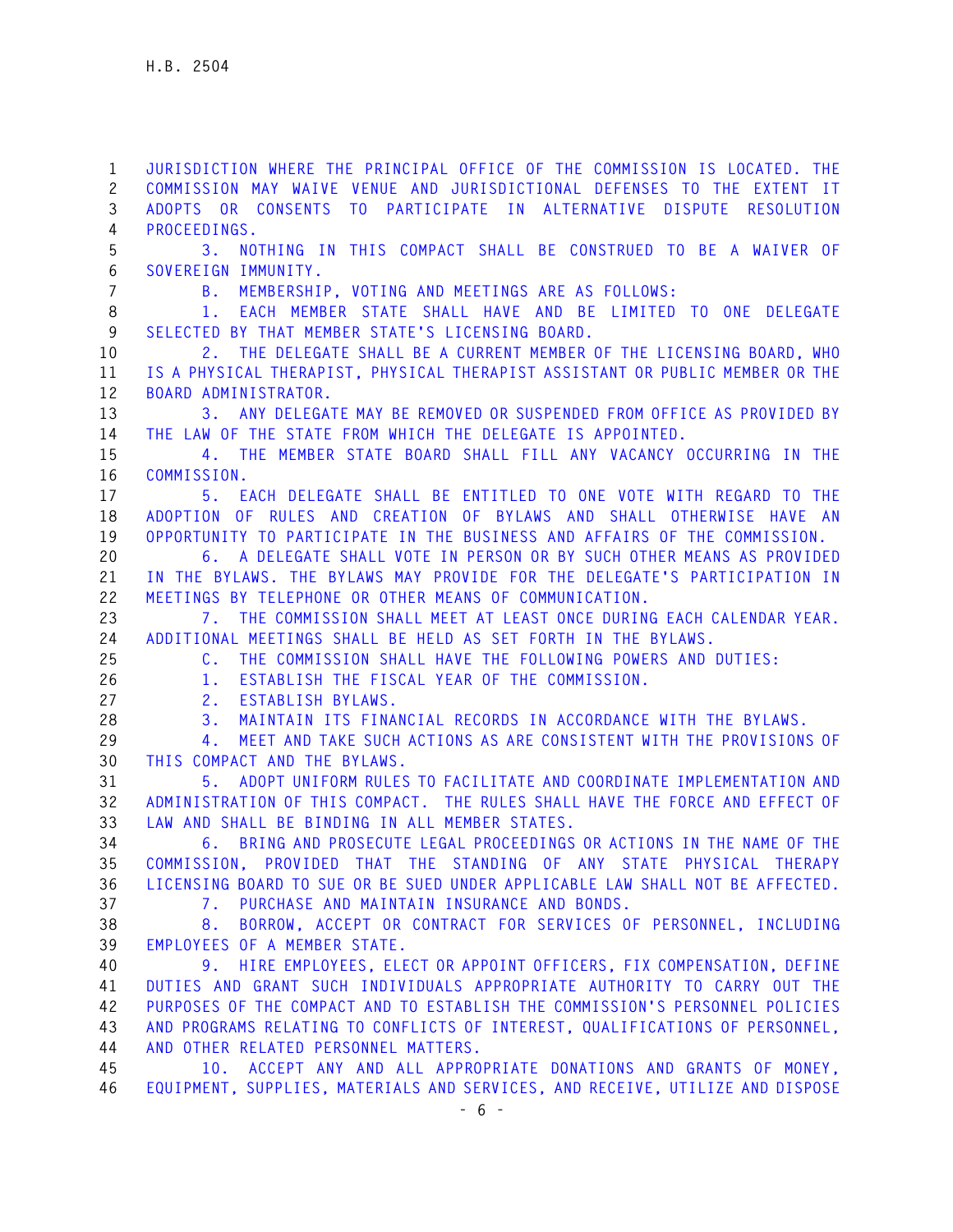**1 OF THE SAME, IF AT ALL TIMES THE COMMISSION AVOIDS ANY APPEARANCE OF 2 IMPROPRIETY OR CONFLICT OF INTEREST. 3 11. LEASE, PURCHASE, ACCEPT APPROPRIATE GIFTS OR DONATIONS OF OR 4 OTHERWISE OWN, HOLD, IMPROVE OR USE ANY PROPERTY, REAL, PERSONAL OR MIXED. 5 AT ALL TIMES THE COMMISSION SHALL AVOID ANY APPEARANCE OF IMPROPRIETY. 6 12. SELL, CONVEY, MORTGAGE, PLEDGE, LEASE, EXCHANGE, ABANDON OR 7 OTHERWISE DISPOSE OF ANY PROPERTY, REAL, PERSONAL OR MIXED. 8 13. ESTABLISH A BUDGET AND MAKE EXPENDITURES. 9 14. BORROW MONEY. 10 15. APPOINT COMMITTEES, INCLUDING STANDING COMMITTEES COMPOSED OF 11 MEMBERS, STATE REGULATORS, STATE LEGISLATORS OR THEIR REPRESENTATIVES AND 12 CONSUMER REPRESENTATIVES, AND SUCH OTHER INTERESTED PERSONS AS MAY BE 13 DESIGNATED IN THIS COMPACT AND THE BYLAWS. 14 16. PROVIDE AND RECEIVE INFORMATION FROM, AND COOPERATE WITH, LAW 15 ENFORCEMENT AGENCIES. 16 17. ESTABLISH AND ELECT AN EXECUTIVE BOARD. 17 18. PERFORM SUCH OTHER FUNCTIONS AS MAY BE NECESSARY OR APPROPRIATE TO 18 ACHIEVE THE PURPOSES OF THIS COMPACT CONSISTENT WITH THE STATE REGULATION OF 19 PHYSICAL THERAPY LICENSURE AND PRACTICE. 20 D. PROVISION FOR THE EXECUTIVE BOARD IS AS FOLLOWS: 21 1. THE EXECUTIVE BOARD SHALL HAVE THE POWER TO ACT ON BEHALF OF THE 22 COMMISSION ACCORDING TO THE TERMS OF THIS COMPACT AND SHALL BE COMPOSED OF 23 THE FOLLOWING NINE MEMBERS: 24 (a) SEVEN VOTING MEMBERS WHO ARE ELECTED BY THE COMMISSION FROM THE 25 CURRENT MEMBERSHIP OF THE COMMISSION. 26 (b) ONE EX OFFICIO, NONVOTING MEMBER FROM THE RECOGNIZED NATIONAL 27 PHYSICAL THERAPY PROFESSIONAL ASSOCIATION. 28 (c) ONE EX OFFICIO, NONVOTING MEMBER FROM THE RECOGNIZED MEMBERSHIP 29 ORGANIZATION OF THE PHYSICAL THERAPY LICENSING BOARDS. 30 2. THE EX OFFICIO MEMBERS WILL BE SELECTED BY THEIR RESPECTIVE 31 ORGANIZATIONS. 32 3. THE COMMISSION MAY REMOVE ANY MEMBER OF THE EXECUTIVE BOARD AS 33 PROVIDED IN BYLAWS. 34 4. THE EXECUTIVE BOARD SHALL MEET AT LEAST ANNUALLY. 35 5. THE EXECUTIVE BOARD SHALL HAVE THE FOLLOWING DUTIES AND 36 RESPONSIBILITIES: 37 (a) RECOMMEND TO THE ENTIRE COMMISSION CHANGES TO THE RULES OR BYLAWS, 38 TO THIS COMPACT LEGISLATION, TO FEES PAID BY COMPACT MEMBER STATES SUCH AS 39 ANNUAL DUES AND TO ANY COMMISSION COMPACT FEE CHARGED TO LICENSEES FOR THE 40 COMPACT PRIVILEGE. 41 (b) ENSURE COMPACT ADMINISTRATION SERVICES ARE APPROPRIATELY PROVIDED, 42 CONTRACTUAL OR OTHERWISE. 43 (c) PREPARE AND RECOMMEND THE BUDGET. 44 (d) MAINTAIN FINANCIAL RECORDS ON BEHALF OF THE COMMISSION. 45 (e) MONITOR COMPACT COMPLIANCE OF MEMBER STATES AND PROVIDE COMPLIANCE 46 REPORTS TO THE COMMISSION.**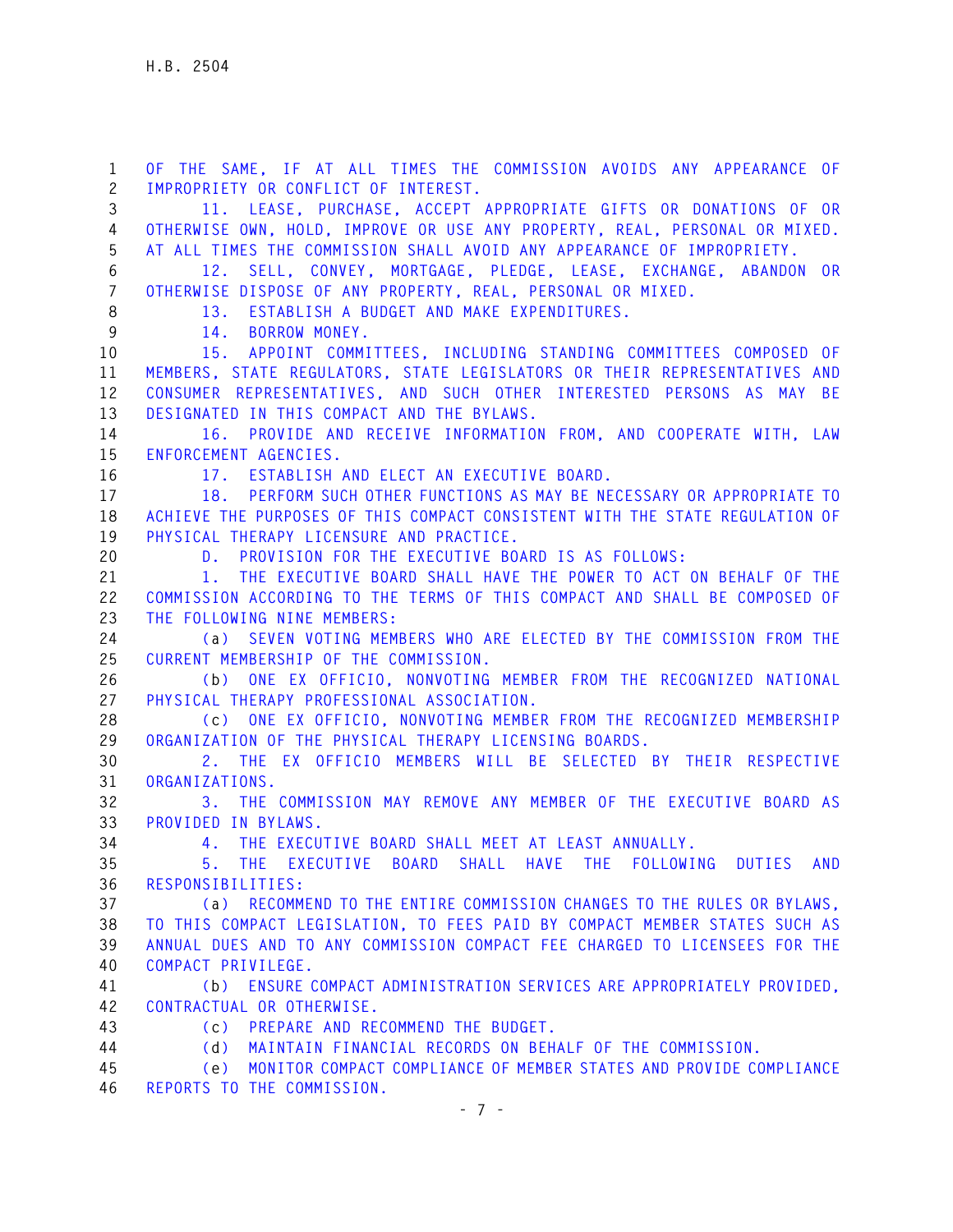**1 (f) ESTABLISH ADDITIONAL COMMITTEES AS NECESSARY. 2 (g) OTHER DUTIES AS PROVIDED IN RULES OR BYLAWS. 3 E. MEETINGS OF THE COMMISSION ARE AS FOLLOWS: 4 1. ALL MEETINGS SHALL BE OPEN TO THE PUBLIC, AND PUBLIC NOTICE OF 5 MEETINGS SHALL BE GIVEN IN THE SAME MANNER AS REQUIRED UNDER THE RULEMAKING 6 PROVISIONS IN SECTION 9 OF THIS COMPACT. 7 2. THE COMMISSION OR THE EXECUTIVE BOARD OR OTHER COMMITTEES OF THE 8 COMMISSION MAY CONVENE IN A CLOSED, NONPUBLIC MEETING IF THE COMMISSION OR 9 EXECUTIVE BOARD OR OTHER COMMITTEES OF THE COMMISSION MUST DISCUSS ANY OF THE 10 FOLLOWING: 11 (a) NONCOMPLIANCE OF A MEMBER STATE WITH ITS OBLIGATIONS UNDER THE 12 COMPACT. 13 (b) THE EMPLOYMENT, COMPENSATION OR DISCIPLINE OF OR OTHER MATTERS, 14 PRACTICES OR PROCEDURES RELATED TO SPECIFIC EMPLOYEES, OR OTHER MATTERS 15 RELATED TO THE COMMISSION'S INTERNAL PERSONNEL PRACTICES AND PROCEDURES. 16 (c) CURRENT, THREATENED OR REASONABLY ANTICIPATED LITIGATION. 17 (d) THE NEGOTIATION OF CONTRACTS FOR THE PURCHASE, LEASE OR SALE OF 18 GOODS, SERVICES OR REAL ESTATE. 19 (e) ACCUSING ANY PERSON OF A CRIME OR FORMALLY CENSURING ANY PERSON. 20 (f) THE DISCLOSURE OF TRADE SECRETS OR COMMERCIAL OR FINANCIAL 21 INFORMATION THAT IS PRIVILEGED OR CONFIDENTIAL. 22 (g) THE DISCLOSURE OF INFORMATION OF A PERSONAL NATURE FOR WHICH 23 DISCLOSURE WOULD CONSTITUTE A CLEARLY UNWARRANTED INVASION OF PERSONAL 24 PRIVACY. 25 (h) THE DISCLOSURE OF INVESTIGATIVE RECORDS COMPILED FOR LAW 26 ENFORCEMENT PURPOSES. 27 (i) THE DISCLOSURE OF INFORMATION RELATED TO ANY INVESTIGATIVE REPORT 28 PREPARED BY OR ON BEHALF OF OR FOR USE OF THE COMMISSION OR OTHER COMMITTEE 29 CHARGED WITH THE RESPONSIBILITY OF INVESTIGATING OR DETERMINING COMPLIANCE 30 ISSUES PURSUANT TO THIS COMPACT. 31 (j) MATTERS SPECIFICALLY EXEMPT FROM DISCLOSURE BY FEDERAL OR MEMBER 32 STATE STATUTE. 33 3. IF A MEETING, OR PORTION OF A MEETING, IS CLOSED PURSUANT TO THIS 34 SECTION, THE COMMISSION'S LEGAL COUNSEL OR DESIGNEE SHALL CERTIFY THAT THE 35 MEETING MAY BE CLOSED AND SHALL REFERENCE EACH RELEVANT EXEMPTING PROVISION. 36 4. THE COMMISSION SHALL KEEP MINUTES THAT FULLY AND CLEARLY DESCRIBE 37 ALL MATTERS DISCUSSED IN A MEETING AND SHALL PROVIDE A FULL AND ACCURATE 38 SUMMARY OF ACTIONS TAKEN, AND THE REASONS THEREFORE, INCLUDING A DESCRIPTION 39 OF THE VIEWS EXPRESSED. ALL DOCUMENTS CONSIDERED IN CONNECTION WITH AN 40 ACTION SHALL BE IDENTIFIED IN SUCH MINUTES. ALL MINUTES AND DOCUMENTS OF A 41 CLOSED MEETING SHALL REMAIN UNDER SEAL, SUBJECT TO RELEASE BY A MAJORITY VOTE 42 OF THE COMMISSION OR ORDER OF A COURT OF COMPETENT JURISDICTION. 43 F. FINANCING OF THE COMMISSION IS AS FOLLOWS: 44 1. THE COMMISSION SHALL PAY, OR PROVIDE FOR THE PAYMENT OF, THE 45 REASONABLE EXPENSES OF ITS ESTABLISHMENT, ORGANIZATION AND ONGOING 46 ACTIVITIES.**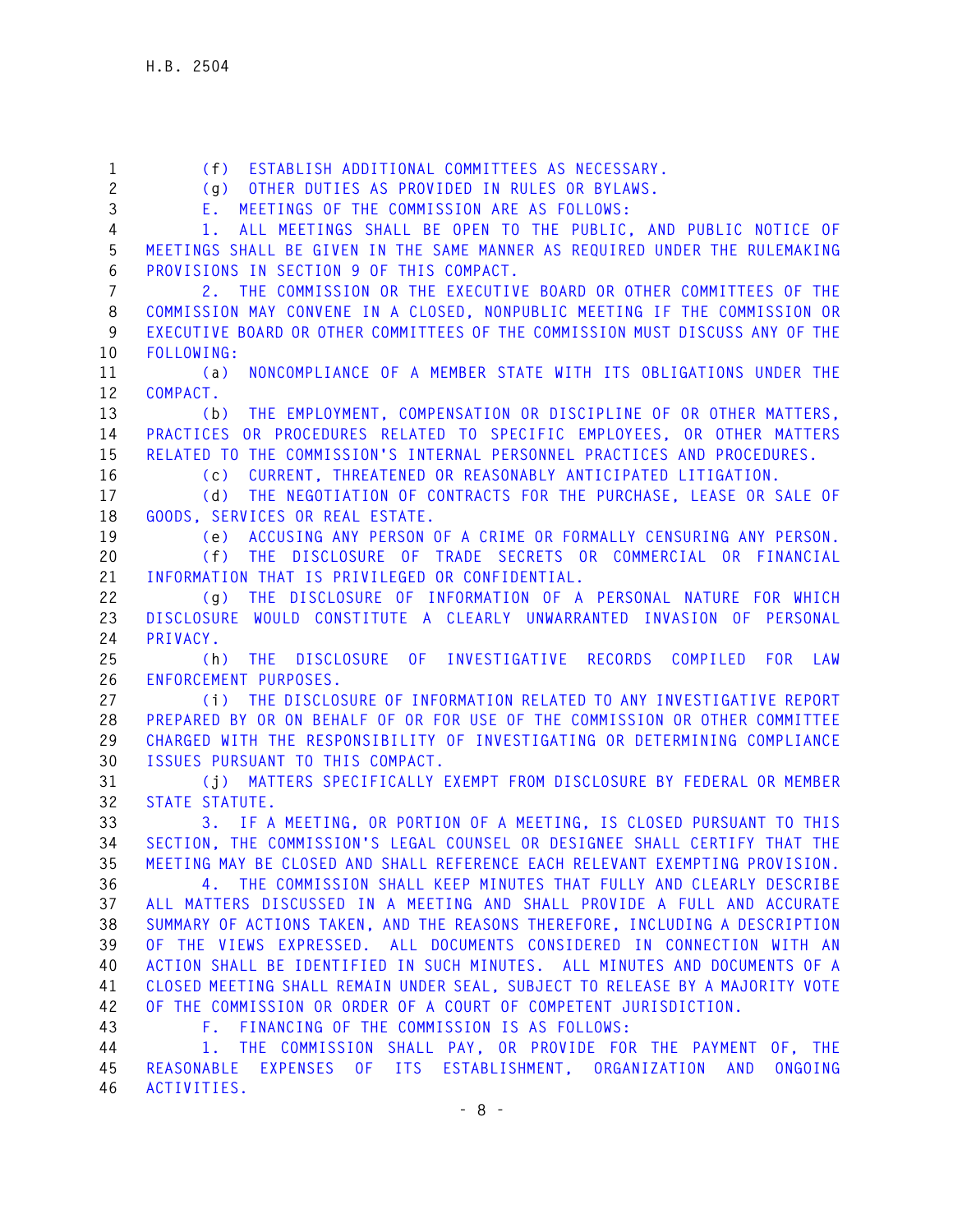**1 2. THE COMMISSION MAY ACCEPT ANY AND ALL APPROPRIATE REVENUE SOURCES, 2 DONATIONS AND GRANTS OF MONEY, EQUIPMENT, SUPPLIES, MATERIALS AND SERVICES. 3 3. THE COMMISSION MAY LEVY ON AND COLLECT AN ANNUAL ASSESSMENT FROM 4 EACH MEMBER STATE OR IMPOSE FEES ON OTHER PARTIES TO COVER THE COST OF THE 5 OPERATIONS AND ACTIVITIES OF THE COMMISSION AND ITS STAFF, WHICH MUST BE IN A 6 TOTAL AMOUNT SUFFICIENT TO COVER ITS ANNUAL BUDGET AS APPROVED EACH YEAR FOR 7 WHICH REVENUE IS NOT PROVIDED BY OTHER SOURCES. THE AGGREGATE ANNUAL 8 ASSESSMENT AMOUNT SHALL BE ALLOCATED BASED ON A FORMULA TO BE DETERMINED BY 9 THE COMMISSION, WHICH SHALL ADOPT A RULE THAT IS BINDING ON ALL MEMBER 10 STATES. 11 4. THE COMMISSION MAY NOT INCUR OBLIGATIONS OF ANY KIND BEFORE 12 SECURING THE MONIES ADEQUATE TO MEET THOSE OBLIGATIONS, AND THE COMMISSION 13 MAY NOT PLEDGE THE CREDIT OF ANY OF THE MEMBER STATES, EXCEPT BY AND WITH THE 14 AUTHORITY OF THE MEMBER STATE. 15 5. THE COMMISSION SHALL KEEP ACCURATE ACCOUNTS OF ALL OF ITS RECEIPTS 16 AND DISBURSEMENTS, WHICH ARE SUBJECT TO THE AUDIT AND ACCOUNTING PROCEDURES 17 ESTABLISHED UNDER ITS BYLAWS. ALL RECEIPTS AND DISBURSEMENTS OF MONIES 18 HANDLED BY THE COMMISSION SHALL BE AUDITED YEARLY BY A CERTIFIED OR LICENSED 19 PUBLIC ACCOUNTANT, AND THE REPORT OF THE AUDIT SHALL BE INCLUDED IN AND 20 BECOME PART OF THE ANNUAL REPORT OF THE COMMISSION. 21 G. QUALIFIED IMMUNITY, DEFENSE AND INDEMNIFICATION PROVISIONS ARE AS 22 FOLLOWS: 23 1. THE MEMBERS, OFFICERS, EXECUTIVE DIRECTOR, EMPLOYEES AND 24 REPRESENTATIVES OF THE COMMISSION ARE IMMUNE FROM SUIT AND LIABILITY, EITHER 25 PERSONALLY OR IN THEIR OFFICIAL CAPACITY, FOR ANY CLAIM FOR DAMAGE TO OR LOSS 26 OF PROPERTY OR PERSONAL INJURY OR OTHER CIVIL LIABILITY CAUSED BY OR ARISING 27 OUT OF ANY ACTUAL OR ALLEGED ACT, ERROR OR OMISSION THAT OCCURRED, OR THAT 28 THE PERSON AGAINST WHOM THE CLAIM IS MADE HAD A REASONABLE BASIS FOR 29 BELIEVING OCCURRED WITHIN THE SCOPE OF COMMISSION EMPLOYMENT, DUTIES OR 30 RESPONSIBILITIES. THIS PARAGRAPH DOES NOT PROTECT ANY SUCH PERSON FROM SUIT 31 OR LIABILITY FOR ANY DAMAGE, LOSS, INJURY OR LIABILITY CAUSED BY THE 32 INTENTIONAL OR WILFUL OR WANTON MISCONDUCT OF THAT PERSON. 33 2. THE COMMISSION SHALL DEFEND ANY MEMBER, OFFICER, EXECUTIVE 34 DIRECTOR, EMPLOYEE OR REPRESENTATIVE OF THE COMMISSION IN ANY CIVIL ACTION 35 SEEKING TO IMPOSE LIABILITY ARISING OUT OF ANY ACTUAL OR ALLEGED ACT, ERROR 36 OR OMISSION THAT OCCURRED WITHIN THE SCOPE OF COMMISSION EMPLOYMENT, DUTIES 37 OR RESPONSIBILITIES, OR THAT THE PERSON AGAINST WHOM THE CLAIM IS MADE HAD A 38 REASONABLE BASIS FOR BELIEVING OCCURRED WITHIN THE SCOPE OF COMMISSION 39 EMPLOYMENT, DUTIES OR RESPONSIBILITIES. THIS PARAGRAPH DOES NOT PROHIBIT 40 THAT PERSON FROM RETAINING THE PERSON'S OWN COUNSEL IF THE ACTUAL OR ALLEGED 41 ACT, ERROR OR OMISSION DID NOT RESULT FROM THAT PERSON'S INTENTIONAL OR** 

**42 WILFUL OR WANTON MISCONDUCT.** 

**43 3. THE COMMISSION SHALL INDEMNIFY AND HOLD HARMLESS ANY MEMBER, 44 OFFICER, EXECUTIVE DIRECTOR, EMPLOYEE OR REPRESENTATIVE OF THE COMMISSION FOR 45 THE AMOUNT OF ANY SETTLEMENT OR JUDGMENT OBTAINED AGAINST THAT PERSON ARISING 46 OUT OF ANY ACTUAL OR ALLEGED ACT, ERROR OR OMISSION THAT OCCURRED WITHIN THE**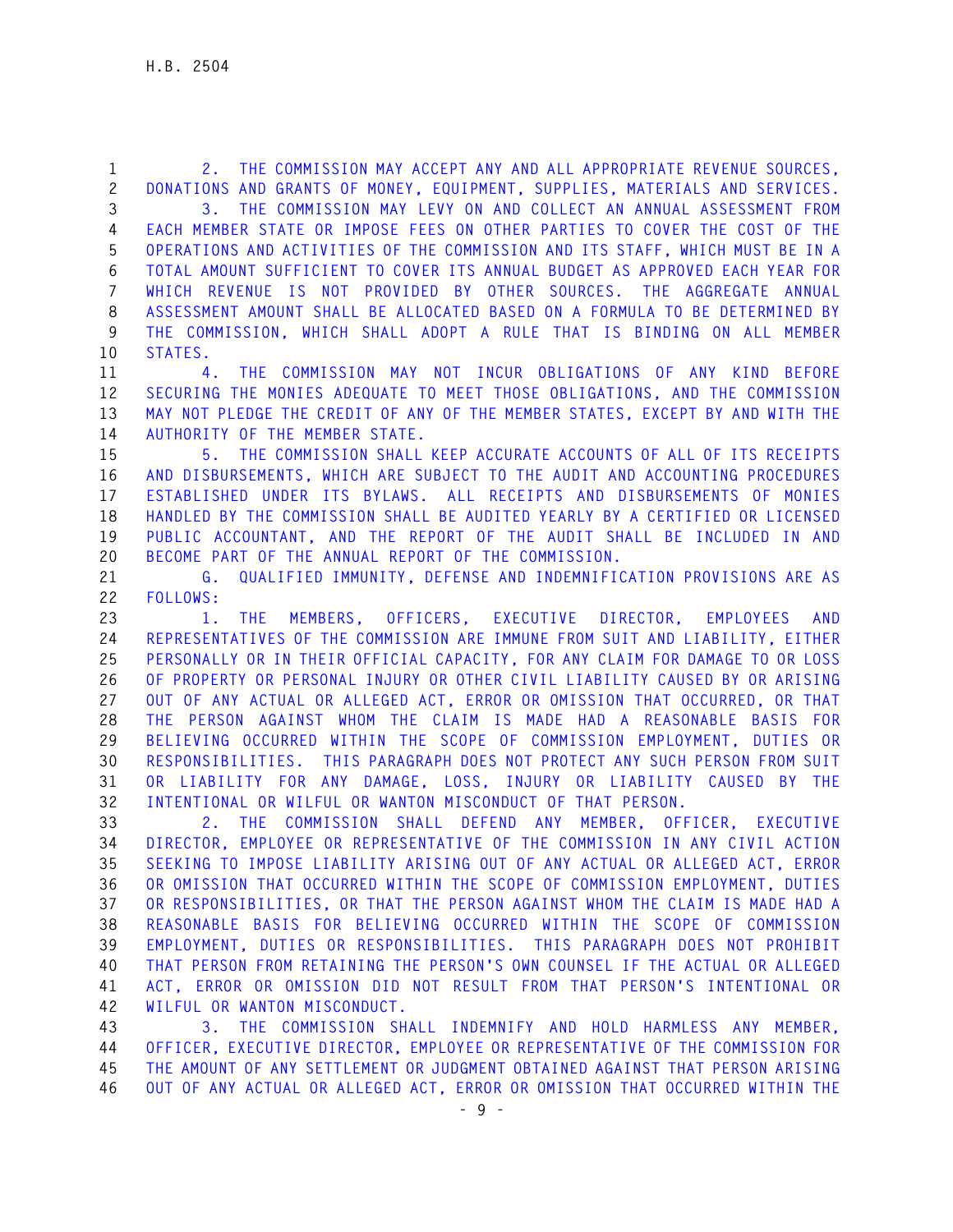**1 SCOPE OF COMMISSION EMPLOYMENT, DUTIES, OR RESPONSIBILITIES, OR THAT SUCH 2 PERSON HAD A REASONABLE BASIS FOR BELIEVING OCCURRED WITHIN THE SCOPE OF 3 COMMISSION EMPLOYMENT, DUTIES OR RESPONSIBILITIES IF THE ACTUAL OR ALLEGED 4 ACT, ERROR OR OMISSION DID NOT RESULT FROM THE INTENTIONAL OR WILFUL OR 5 WANTON MISCONDUCT OF THAT PERSON. 6 SECTION 8 7 DATA SYSTEM 8 A. THE COMMISSION SHALL PROVIDE FOR THE DEVELOPMENT, MAINTENANCE AND 9 UTILIZATION OF A COORDINATED DATABASE AND REPORTING SYSTEM CONTAINING 10 LICENSURE, ADVERSE ACTION AND INVESTIGATIVE INFORMATION ON ALL LICENSED 11 INDIVIDUALS IN MEMBER STATES. 12 B. NOTWITHSTANDING ANY OTHER PROVISION OF STATE LAW TO THE CONTRARY, A 13 MEMBER STATE SHALL SUBMIT A UNIFORM DATA SET TO THE DATA SYSTEM ON ALL 14 INDIVIDUALS TO WHOM THIS COMPACT APPLIES AS REQUIRED BY THE RULES OF THE 15 COMMISSION, INCLUDING ALL OF THE FOLLOWING: 16 1. IDENTIFYING INFORMATION. 17 2. LICENSURE DATA. 18 3. ADVERSE ACTIONS AGAINST A LICENSE OR COMPACT PRIVILEGE. 19 4. NONCONFIDENTIAL INFORMATION RELATED TO ALTERNATIVE PROGRAM 20 PARTICIPATION. 21 5. ANY DENIAL OF AN APPLICATION FOR LICENSURE AND THE REASON OR 22 REASONS FOR SUCH DENIAL. 23 6. OTHER INFORMATION THAT MAY FACILITATE THE ADMINISTRATION OF THIS 24 COMPACT, AS DETERMINED BY THE RULES OF THE COMMISSION. 25 C. INVESTIGATIVE INFORMATION PERTAINING TO A LICENSEE IN ANY MEMBER 26 STATE WILL ONLY BE AVAILABLE TO OTHER PARTY STATES. 27 D. THE COMMISSION SHALL PROMPTLY NOTIFY ALL MEMBER STATES OF ANY 28 ADVERSE ACTION TAKEN AGAINST A LICENSEE OR AN INDIVIDUAL APPLYING FOR A 29 LICENSE. ADVERSE ACTION INFORMATION PERTAINING TO A LICENSEE IN ANY MEMBER 30 STATE WILL BE AVAILABLE TO ANY OTHER MEMBER STATE. 31 E. MEMBER STATES CONTRIBUTING INFORMATION TO THE DATA SYSTEM MAY 32 DESIGNATE INFORMATION THAT MAY NOT BE SHARED WITH THE PUBLIC WITHOUT THE 33 EXPRESS PERMISSION OF THE CONTRIBUTING STATE. 34 F. ANY INFORMATION SUBMITTED TO THE DATA SYSTEM THAT IS SUBSEQUENTLY 35 REQUIRED TO BE EXPUNGED BY THE LAWS OF THE MEMBER STATE CONTRIBUTING THE 36 INFORMATION SHALL BE REMOVED FROM THE DATA SYSTEM. 37 SECTION 9 38 RULEMAKING 39 A. THE COMMISSION SHALL EXERCISE ITS RULEMAKING POWERS PURSUANT TO THE 40 CRITERIA SET FORTH IN THIS SECTION AND THE RULES ADOPTED UNDER THIS SECTION. 41 RULES AND AMENDMENTS BECOME BINDING AS OF THE DATE SPECIFIED IN EACH RULE OR 42 AMENDMENT. 43 B. IF A MAJORITY OF THE LEGISLATURES OF THE MEMBER STATES REJECT A 44 RULE BY ENACTMENT OF A STATUTE OR RESOLUTION IN THE SAME MANNER USED TO ADOPT 45 THE COMPACT WITHIN FOUR YEARS AFTER THE DATE OF ADOPTION OF THE RULE, THE 46 RULE HAS NO FURTHER FORCE AND EFFECT IN ANY MEMBER STATE.**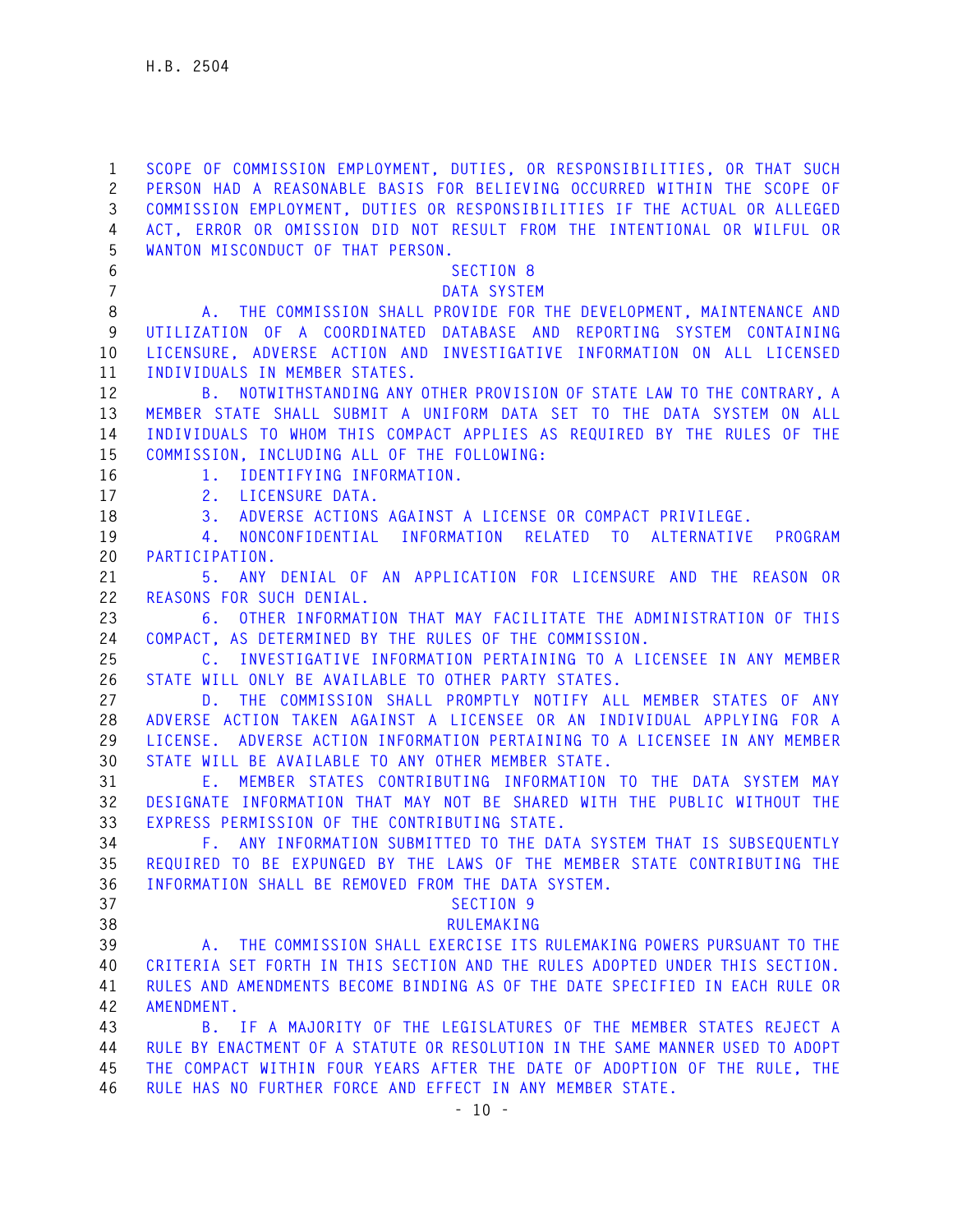**1 C. RULES OR AMENDMENTS TO THE RULES SHALL BE ADOPTED AT A REGULAR OR 2 SPECIAL MEETING OF THE COMMISSION. 3 D. BEFORE THE ADOPTION OF A FINAL RULE OR RULES BY THE COMMISSION, AND 4 AT LEAST THIRTY DAYS BEFORE THE MEETING AT WHICH THE RULE WILL BE CONSIDERED 5 AND VOTED ON, THE COMMISSION SHALL FILE A NOTICE OF PROPOSED RULEMAKING ON 6 BOTH: 7 1. THE WEBSITE OF THE COMMISSION OR OTHER PUBLICLY ACCESSIBLE 8 PLATFORM. 9 2. THE WEBSITE OF EACH MEMBER STATE'S PHYSICAL THERAPY LICENSING BOARD 10 OR OTHER PUBLICLY ACCESSIBLE PLATFORM OR THE PUBLICATION IN WHICH EACH STATE 11 WOULD OTHERWISE PUBLISH PROPOSED RULES. 12 E. THE NOTICE OF PROPOSED RULEMAKING SHALL INCLUDE ALL OF THE 13 FOLLOWING: 14 1. THE PROPOSED TIME, DATE AND LOCATION OF THE MEETING IN WHICH THE 15 RULE WILL BE CONSIDERED AND VOTED ON. 16 2. THE TEXT OF THE PROPOSED RULE OR AMENDMENT AND THE REASON FOR THE 17 PROPOSED RULE. 18 3. A REQUEST FOR COMMENTS ON THE PROPOSED RULE FROM ANY INTERESTED 19 PERSON. 20 4. THE MANNER IN WHICH INTERESTED PERSONS MAY SUBMIT NOTICE TO THE 21 COMMISSION OF THEIR INTENTION TO ATTEND THE PUBLIC HEARING, AND ANY WRITTEN 22 COMMENTS. 23 F. BEFORE THE ADOPTION OF A PROPOSED RULE, THE COMMISSION SHALL ALLOW 24 PERSONS TO SUBMIT WRITTEN DATA, FACTS, OPINIONS AND ARGUMENTS, WHICH SHALL BE 25 MADE AVAILABLE TO THE PUBLIC. 26 G. THE COMMISSION SHALL GRANT AN OPPORTUNITY FOR A PUBLIC HEARING 27 BEFORE IT ADOPTS A RULE OR AMENDMENT IF A HEARING IS REQUESTED BY ANY OF THE 28 FOLLOWING: 29 1. AT LEAST TWENTY-FIVE PERSONS. 30 2. A STATE OR FEDERAL GOVERNMENTAL SUBDIVISION OR AGENCY. 31 3. AN ASSOCIATION HAVING AT LEAST TWENTY-FIVE MEMBERS. 32 H. IF A HEARING IS HELD ON THE PROPOSED RULE OR AMENDMENT, THE 33 COMMISSION SHALL PUBLISH THE PLACE, TIME AND DATE OF THE SCHEDULED PUBLIC 34 HEARING. IF THE HEARING IS HELD VIA ELECTRONIC MEANS, THE COMMISSION SHALL 35 PUBLISH THE MECHANISM FOR ACCESS TO THE ELECTRONIC HEARING. ADDITIONALLY: 36 1. ALL PERSONS WISHING TO BE HEARD AT THE HEARING SHALL NOTIFY THE 37 EXECUTIVE DIRECTOR OF THE COMMISSION OR OTHER DESIGNATED MEMBER IN WRITING OF 38 THEIR DESIRE TO APPEAR AND TESTIFY AT THE HEARING AT LEAST FIVE BUSINESS DAYS 39 BEFORE THE SCHEDULED DATE OF THE HEARING. 40 2. HEARINGS SHALL BE CONDUCTED IN A MANNER PROVIDING EACH PERSON WHO 41 WISHES TO COMMENT A FAIR AND REASONABLE OPPORTUNITY TO COMMENT ORALLY OR IN 42 WRITING. 43 3. ALL HEARINGS WILL BE RECORDED. A COPY OF THE RECORDING WILL BE 44 MADE AVAILABLE ON REQUEST.**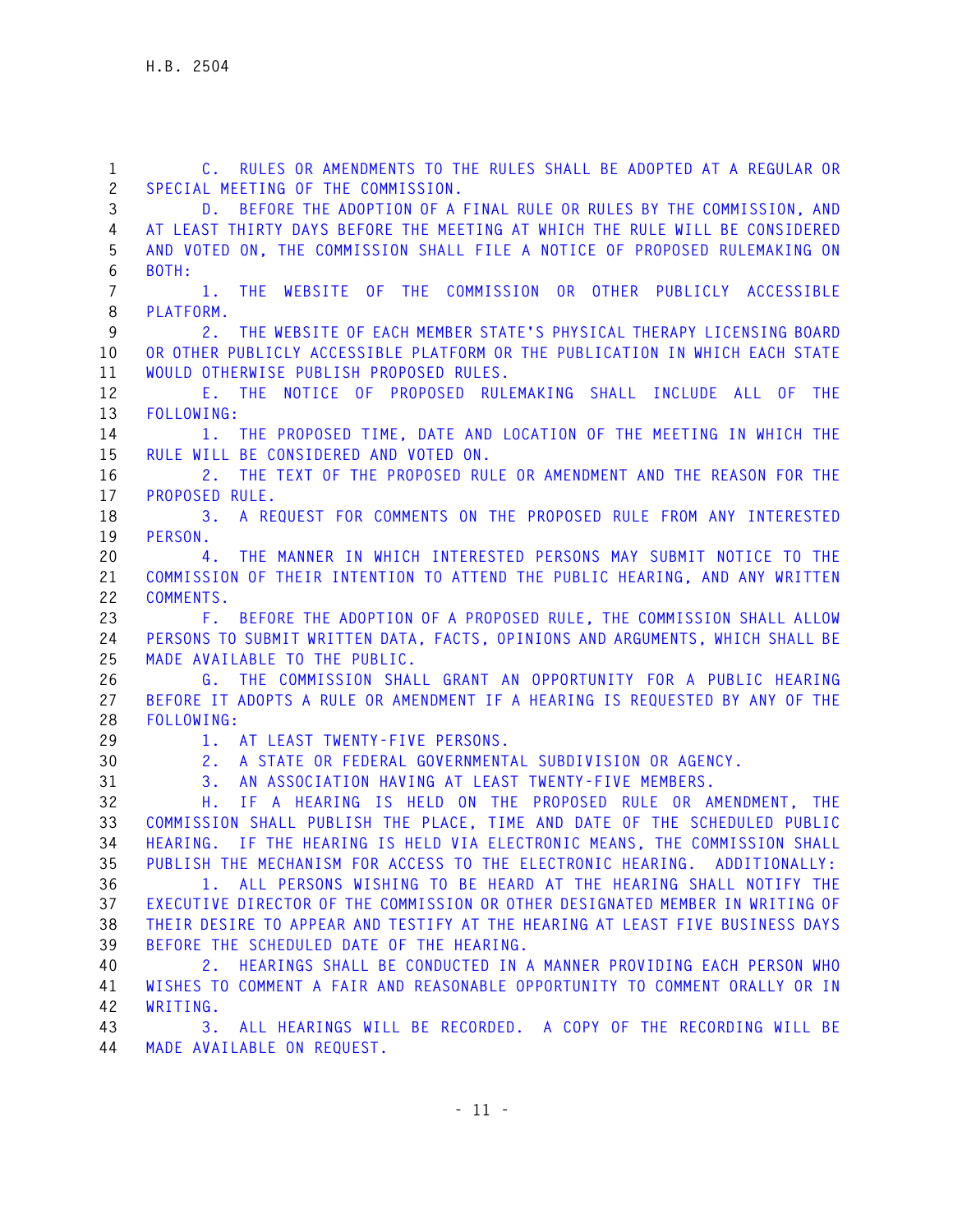**1 4. THIS SECTION DOES NOT REQUIRE A SEPARATE HEARING ON EACH RULE. 2 RULES MAY BE GROUPED FOR THE CONVENIENCE OF THE COMMISSION AT HEARINGS 3 REQUIRED BY THIS SECTION.** 

**4 I. FOLLOWING THE SCHEDULED HEARING DATE, OR BY THE CLOSE OF BUSINESS 5 ON THE SCHEDULED HEARING DATE IF THE HEARING WAS NOT HELD, THE COMMISSION 6 SHALL CONSIDER ALL WRITTEN AND ORAL COMMENTS RECEIVED.** 

**7 J. IF NO WRITTEN NOTICE OF INTENT TO ATTEND THE PUBLIC HEARING BY 8 INTERESTED PARTIES IS RECEIVED, THE COMMISSION MAY PROCEED WITH THE ADOPTION 9 OF THE PROPOSED RULE WITHOUT A PUBLIC HEARING.** 

**10 K. THE COMMISSION, BY MAJORITY VOTE OF ALL MEMBERS, SHALL TAKE FINAL 11 ACTION ON THE PROPOSED RULE AND SHALL DETERMINE THE EFFECTIVE DATE OF THE 12 RULE, IF ANY, BASED ON THE RULEMAKING RECORD AND THE FULL TEXT OF THE RULE.** 

**13 L. ON A DETERMINATION THAT AN EMERGENCY EXISTS, THE COMMISSION MAY 14 CONSIDER AND ADOPT AN EMERGENCY RULE WITHOUT PRIOR NOTICE, AN OPPORTUNITY FOR 15 COMMENT OR A HEARING IF THE USUAL RULEMAKING PROCEDURES PROVIDED IN THE 16 COMPACT AND IN THIS SECTION ARE RETROACTIVELY APPLIED TO THE RULE AS SOON AS 17 REASONABLY POSSIBLE, BUT NOT LATER THAN NINETY DAYS AFTER THE EFFECTIVE DATE 18 OF THE RULE. FOR THE PURPOSES OF THIS SUBSECTION, AN EMERGENCY RULE IS ONE 19 THAT MUST BE ADOPTED IMMEDIATELY IN ORDER TO DO ANY OF THE FOLLOWING:** 

**20 1. MEET AN IMMINENT THREAT TO PUBLIC HEALTH, SAFETY OR WELFARE.** 

**21 2. PREVENT A LOSS OF COMMISSION OR MEMBER STATE FUNDS.** 

**22 3. MEET A DEADLINE FOR THE ADOPTION OF AN ADMINISTRATIVE RULE THAT IS 23 ESTABLISHED BY FEDERAL LAW OR RULE.** 

**24 4. PROTECT THE PUBLIC HEALTH AND SAFETY.** 

**25 M. THE COMMISSION OR AN AUTHORIZED COMMITTEE OF THE COMMISSION MAY 26 DIRECT REVISIONS TO A PREVIOUSLY ADOPTED RULE OR AMENDMENT FOR PURPOSES OF 27 CORRECTING TYPOGRAPHICAL ERRORS, ERRORS IN FORMAT, ERRORS IN CONSISTENCY OR 28 GRAMMATICAL ERRORS. PUBLIC NOTICE OF ANY REVISIONS SHALL BE POSTED ON THE 29 WEBSITE OF THE COMMISSION. THE REVISION IS SUBJECT TO CHALLENGE BY ANY 30 PERSON FOR A PERIOD OF THIRTY DAYS AFTER POSTING. THE REVISION MAY BE 31 CHALLENGED ONLY ON GROUNDS THAT THE REVISION RESULTS IN A MATERIAL CHANGE TO 32 A RULE. A CHALLENGE SHALL BE MADE IN WRITING AND DELIVERED TO THE 33 CHAIRPERSON OF THE COMMISSION BEFORE THE END OF THE NOTICE PERIOD. IF NO 34 CHALLENGE IS MADE, THE REVISION WILL TAKE EFFECT WITHOUT FURTHER ACTION. IF 35 THE REVISION IS CHALLENGED, THE REVISION MAY NOT TAKE EFFECT WITHOUT THE 36 APPROVAL OF THE COMMISSION.** 

- **37 SECTION 10**
- 

**38 OVERSIGHT, DISPUTE RESOLUTION AND ENFORCEMENT** 

**39 A. OVERSIGHT OF THE COMMISSION IS AS FOLLOWS:** 

**40 1. THE EXECUTIVE, LEGISLATIVE AND JUDICIAL BRANCHES OF STATE 41 GOVERNMENT IN EACH MEMBER STATE SHALL ENFORCE THIS COMPACT AND TAKE ALL 42 ACTIONS NECESSARY AND APPROPRIATE TO EFFECTUATE THE COMPACT'S PURPOSES AND 43 INTENT. THE PROVISIONS OF THIS COMPACT AND THE RULES ADOPTED UNDER THIS 44 COMPACT HAVE STANDING AS STATUTORY LAW.** 

**45 2. ALL COURTS SHALL TAKE JUDICIAL NOTICE OF THE COMPACT AND THE RULES 46 IN ANY JUDICIAL OR ADMINISTRATIVE PROCEEDING IN A MEMBER STATE PERTAINING TO**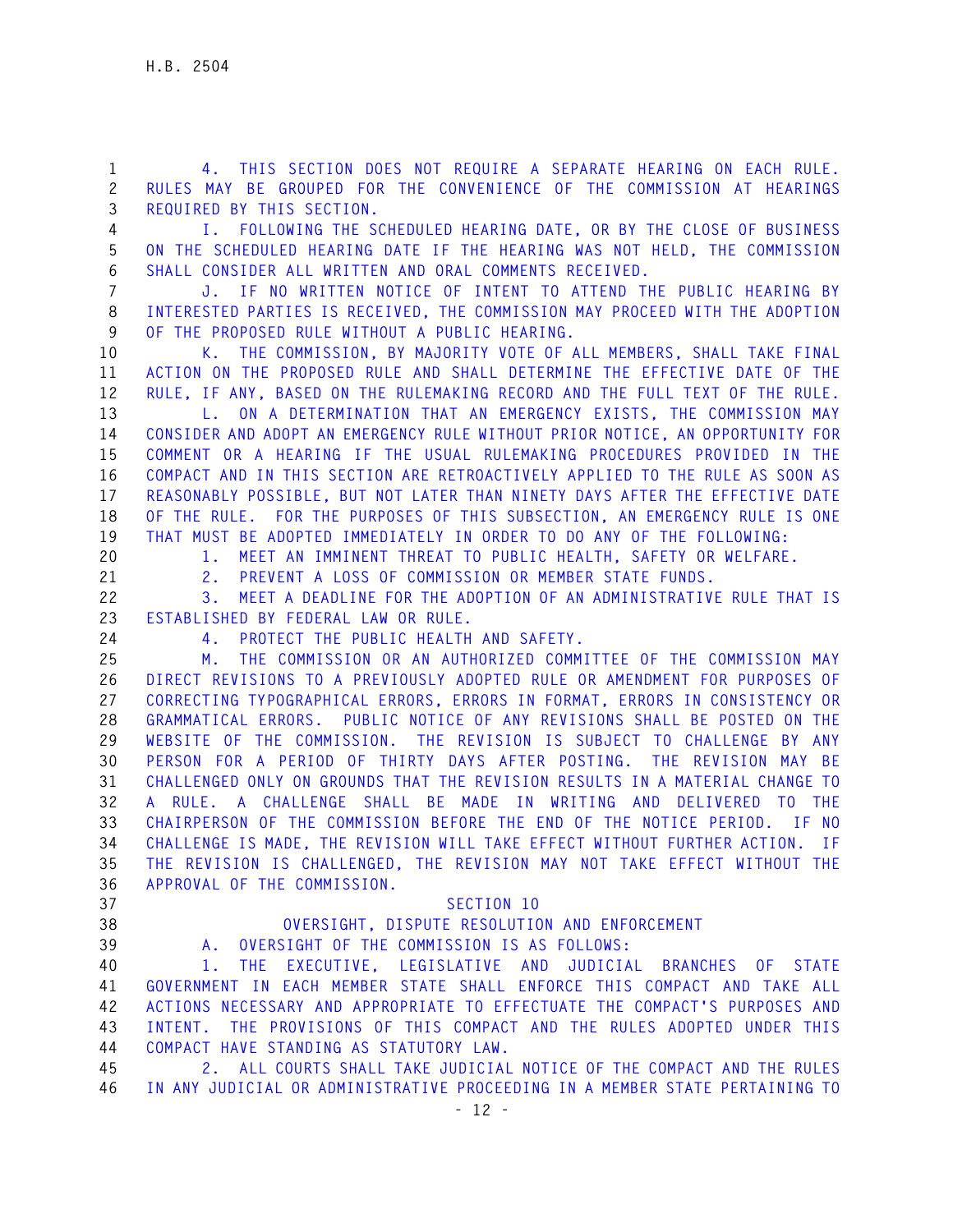**1 THE SUBJECT MATTER OF THIS COMPACT THAT MAY AFFECT THE POWERS, 2 RESPONSIBILITIES OR ACTIONS OF THE COMMISSION.** 

**3 3. THE COMMISSION IS ENTITLED TO RECEIVE SERVICE OF PROCESS IN ANY 4 SUCH PROCEEDING AND SHALL HAVE STANDING TO INTERVENE IN SUCH A PROCEEDING FOR 5 ALL PURPOSES. FAILURE TO PROVIDE SERVICE OF PROCESS TO THE COMMISSION SHALL 6 RENDER A JUDGMENT OR ORDER VOID AS TO THE COMMISSION, THIS COMPACT OR RULES 7 ADOPTED UNDER THIS COMPACT.** 

**8 B. DEFAULT, TECHNICAL ASSISTANCE AND TERMINATION PROVISIONS ARE AS 9 FOLLOWS:** 

**10 1. IF THE COMMISSION DETERMINES THAT A MEMBER STATE HAS DEFAULTED IN 11 THE PERFORMANCE OF ITS OBLIGATIONS OR RESPONSIBILITIES UNDER THIS COMPACT OR 12 RULES ADOPTED UNDER THIS COMPACT, THE COMMISSION SHALL DO BOTH OF THE 13 FOLLOWING:** 

**14 (a) PROVIDE WRITTEN NOTICE TO THE DEFAULTING STATE AND OTHER MEMBER 15 STATES OF THE NATURE OF THE DEFAULT, THE PROPOSED MEANS OF CURING THE DEFAULT 16 OR ANY OTHER ACTION TO BE TAKEN BY THE COMMISSION.** 

**17 (b) PROVIDE REMEDIAL TRAINING AND SPECIFIC TECHNICAL ASSISTANCE 18 REGARDING THE DEFAULT.** 

**19 2. IF A STATE IN DEFAULT FAILS TO CURE THE DEFAULT, THE DEFAULTING 20 STATE MAY BE TERMINATED FROM THE COMPACT ON AN AFFIRMATIVE VOTE OF A MAJORITY 21 OF THE MEMBER STATES, AND ALL RIGHTS, PRIVILEGES AND BENEFITS CONFERRED BY 22 THIS COMPACT MAY BE TERMINATED ON THE EFFECTIVE DATE OF TERMINATION. A CURE 23 OF THE DEFAULT DOES NOT RELIEVE THE OFFENDING STATE OF OBLIGATIONS OR 24 LIABILITIES INCURRED DURING THE PERIOD OF DEFAULT.** 

**25 3. TERMINATION OF MEMBERSHIP IN THE COMPACT SHALL BE IMPOSED ONLY 26 AFTER ALL OTHER MEANS OF SECURING COMPLIANCE HAVE BEEN EXHAUSTED. NOTICE OF 27 INTENT TO SUSPEND OR TERMINATE SHALL BE GIVEN BY THE COMMISSION TO THE 28 GOVERNOR, THE MAJORITY AND MINORITY LEADERS OF THE DEFAULTING STATE'S 29 LEGISLATURE AND EACH OF THE MEMBER STATES.** 

**30 4. A STATE THAT HAS BEEN TERMINATED IS RESPONSIBLE FOR ALL 31 ASSESSMENTS, OBLIGATIONS AND LIABILITIES INCURRED THROUGH THE EFFECTIVE DATE 32 OF TERMINATION, INCLUDING OBLIGATIONS THAT EXTEND BEYOND THE EFFECTIVE DATE 33 OF TERMINATION.** 

**34 5. THE COMMISSION MAY NOT BEAR ANY COSTS RELATED TO A STATE THAT IS 35 FOUND TO BE IN DEFAULT OR THAT HAS BEEN TERMINATED FROM THE COMPACT, UNLESS 36 AGREED ON IN WRITING BETWEEN THE COMMISSION AND THE DEFAULTING STATE.** 

**37 6. THE DEFAULTING STATE MAY APPEAL THE ACTION OF THE COMMISSION BY 38 PETITIONING THE UNITED STATES DISTRICT COURT FOR THE DISTRICT OF COLUMBIA OR 39 THE FEDERAL DISTRICT WHERE THE COMMISSION HAS ITS PRINCIPAL OFFICES. THE 40 PREVAILING PARTY SHALL BE AWARDED ALL COSTS OF SUCH LITIGATION, INCLUDING 41 REASONABLE ATTORNEY FEES.** 

**42 C. DISPUTE RESOLUTION PROVISIONS ARE AS FOLLOWS:** 

**43 1. ON REQUEST BY A MEMBER STATE, THE COMMISSION SHALL ATTEMPT TO 44 RESOLVE DISPUTES RELATED TO THE COMPACT THAT ARISE AMONG MEMBER STATES AND 45 BETWEEN MEMBER AND NONMEMBER STATES.**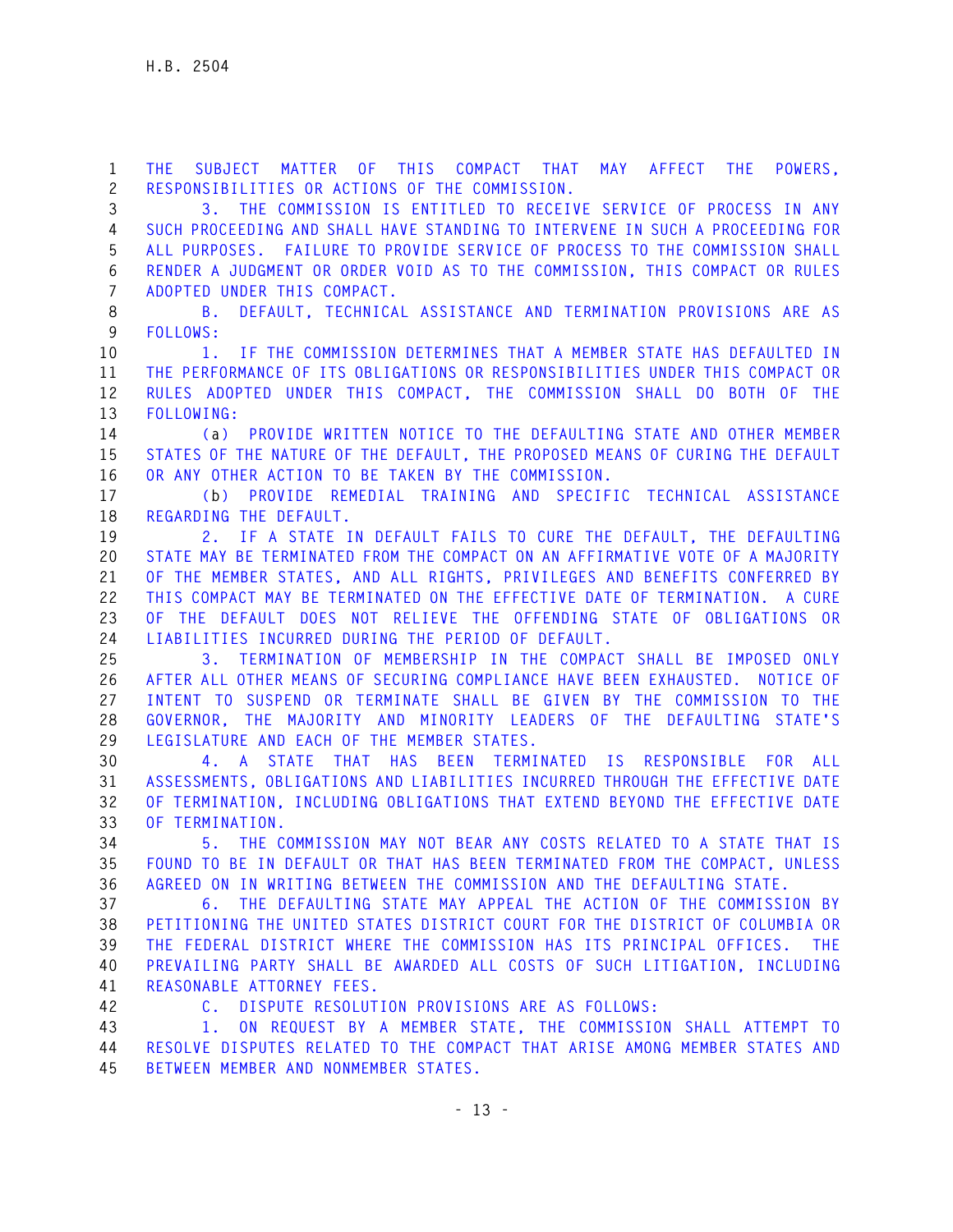**1 2. THE COMMISSION SHALL ADOPT A RULE PROVIDING FOR BOTH MEDIATION AND 2 BINDING DISPUTE RESOLUTION FOR DISPUTES AS APPROPRIATE. 3 D. ENFORCEMENT PROVISIONS ARE AS FOLLOWS: 4 1. THE COMMISSION, IN THE REASONABLE EXERCISE OF ITS DISCRETION, SHALL 5 ENFORCE THE PROVISIONS AND RULES OF THIS COMPACT. 6 2. BY MAJORITY VOTE, THE COMMISSION MAY INITIATE LEGAL ACTION IN THE 7 UNITED STATES DISTRICT COURT FOR THE DISTRICT OF COLUMBIA OR THE FEDERAL 8 DISTRICT WHERE THE COMMISSION HAS ITS PRINCIPAL OFFICES AGAINST A MEMBER 9 STATE IN DEFAULT TO ENFORCE COMPLIANCE WITH THE PROVISIONS OF THE COMPACT AND 10 ITS ADOPTED RULES AND BYLAWS. THE RELIEF SOUGHT MAY INCLUDE BOTH INJUNCTIVE 11 RELIEF AND DAMAGES. IF JUDICIAL ENFORCEMENT IS NECESSARY, THE PREVAILING 12 MEMBER SHALL BE AWARDED ALL COSTS OF SUCH LITIGATION, INCLUDING REASONABLE 13 ATTORNEY FEES. 14 3. THE REMEDIES IN THIS COMPACT ARE NOT THE EXCLUSIVE REMEDIES OF THE 15 COMMISSION. THE COMMISSION MAY PURSUE ANY OTHER REMEDIES AVAILABLE UNDER 16 FEDERAL OR STATE LAW. 17 SECTION 11 18 DATE OF IMPLEMENTATION OF THE INTERSTATE COMMISSION 19 FOR PHYSICAL THERAPY PRACTICE AND ASSOCIATED 20 RULES, WITHDRAWAL AND AMENDMENT 21 A. THIS COMPACT IS EFFECTIVE ON THE DATE ON WHICH THE COMPACT STATUTE 22 IS ENACTED INTO LAW IN THE TENTH MEMBER STATE. THE PROVISIONS, WHICH BECOME 23 EFFECTIVE AT THAT TIME, SHALL BE LIMITED TO THE POWERS GRANTED TO THE 24 COMMISSION RELATING TO ASSEMBLY AND THE ADOPTION OF RULES. THEREAFTER, THE 25 COMMISSION SHALL MEET AND EXERCISE RULEMAKING POWERS NECESSARY TO THE 26 IMPLEMENTATION AND ADMINISTRATION OF THIS COMPACT. 27 B. ANY STATE THAT JOINS THE COMPACT SUBSEQUENT TO THE COMMISSION'S 28 INITIAL ADOPTION OF THE RULES IS SUBJECT TO THE RULES AS THEY EXIST ON THE 29 DATE ON WHICH THE COMPACT BECOMES LAW IN THAT STATE. ANY RULE THAT HAS BEEN 30 PREVIOUSLY ADOPTED BY THE COMMISSION SHALL HAVE THE FULL FORCE AND EFFECT OF 31 LAW ON THE DAY THE COMPACT BECOMES LAW IN THAT STATE. 32 C. ANY MEMBER STATE MAY WITHDRAW FROM THIS COMPACT BY ENACTING A 33 STATUTE REPEALING THE SAME: 34 1. A MEMBER STATE'S WITHDRAWAL SHALL NOT TAKE EFFECT UNTIL SIX MONTHS 35 AFTER ENACTMENT OF THE REPEALING STATUTE. 36 2. WITHDRAWAL SHALL NOT AFFECT THE CONTINUING REQUIREMENT OF THE 37 WITHDRAWING STATE'S PHYSICAL THERAPY LICENSING BOARD TO COMPLY WITH THE 38 INVESTIGATIVE AND ADVERSE ACTION REPORTING REQUIREMENTS OF THIS ACT BEFORE 39 THE EFFECTIVE DATE OF WITHDRAWAL. 40 D. THIS COMPACT DOES NOT INVALIDATE OR PREVENT ANY PHYSICAL THERAPY 41 LICENSURE AGREEMENT OR OTHER COOPERATIVE ARRANGEMENT BETWEEN A MEMBER STATE 42 AND A NONMEMBER STATE THAT DOES NOT CONFLICT WITH THE PROVISIONS OF THIS 43 COMPACT. 44 E. THIS COMPACT MAY BE AMENDED BY THE MEMBER STATES. AN AMENDMENT TO 45 THIS COMPACT DOES NOT BECOME EFFECTIVE AND BINDING ON ANY MEMBER STATE UNTIL 46 IT IS ENACTED INTO THE LAWS OF ALL MEMBER STATES.**